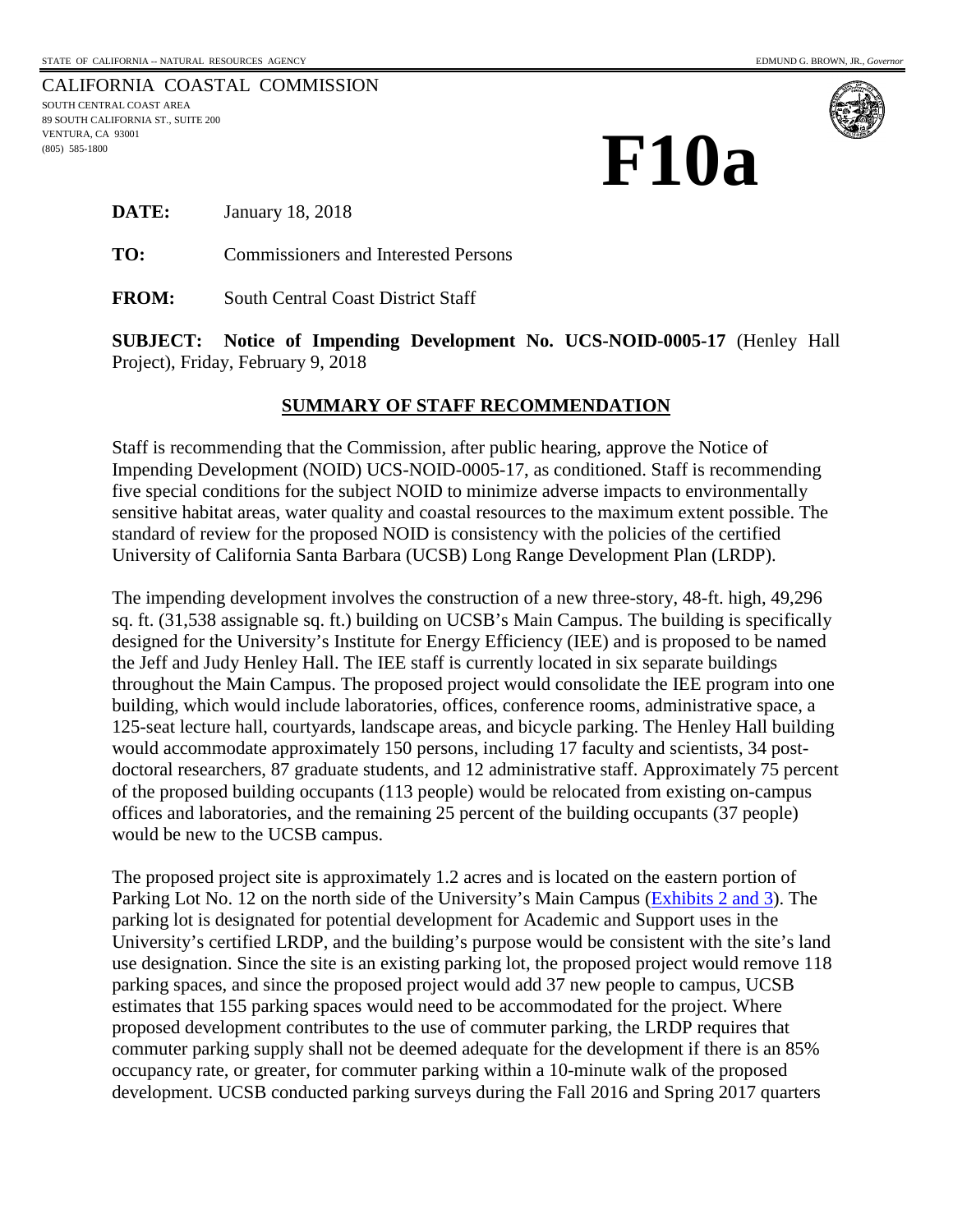that showed an overall 72% occupancy rate in the two parking structures (Structures 10 and 18) and the one parking lot (Lot 16) that are within a 10-minute walk from the project site. The results demonstrate that there would be adequate commuter parking within a 10-minute walk to the project site to accommodate the 155 parking spaces required for the project. Furthermore, no coastal access parking exists within Parking Lot 12; therefore, no coastal access parking would be impacted by the project.

Since the subject site is already developed as a paved parking lot, the proposed project site does not contain any ESHA. The certified 2010 LRDP identifies ESHA along the North Bluff, approximately 80 ft. north of the project site and across Mesa Road. Much of the North Bluff in this location was restored as part of the mitigation for the realignment of Mesa Road in the 1990s, which was approved as an amendment to the LRDP. The portion of the proposed project site that is within 100 feet of the North Bluff ESHA includes native landscaping, bioswales, and pedestrian hardscape features. The proposed structure itself is a minimum of 100 ft. from the North Bluff ESHA. Beyond the North Bluff is the Goleta Slough, which is approximately 250 ft. from the project site. Although the project site has been previously developed, new development still has the potential to adversely impact adjacent ESHA, coastal waters, and sensitive species through disturbance from noise and light pollution, sedimentation due to erosion during construction, polluted runoff once the project is complete, as well as directly impact sensitive bird species through the removal of trees used for nesting and/or roosting or bird strikes on the building itself.

UCSB proposes to keep construction noise below the state standard and to minimize structural lighting to avoid glare and light pollution that would otherwise potentially impact the ESHA north of the project site. Additionally, the existing parking lot already contains security lighting, and thus the presence of the proposed structure at this location would not adversely alter existing lighting and noise patterns of disturbance on this portion of the Main Campus. Further, the LRDP requires each NOID submitted with an outdoor lighting component to replace or retrofit outdated lights within the vicinity of the project site, as identified in the certified Outdoor Lighting Replacement and Retrofit Program. Therefore, [Special Condition Five \(5\)](#page-9-0) requires the University to replace or retrofit the remaining outdated lights in Parking Lot 12 in order for the project to be consistent with the certified LRDP.

Additionally, the proposed project includes 1,700 cu. yds. of grading, and grading activities have the potential to adversely impact the nearby Goleta Slough through sedimentation due to erosion of bare soils during construction. To mitigate this potential impact, the University has proposed an interim erosion control plan. [Special Condition Four \(4\)](#page-7-0) requires the proposed interim erosion control plan as well as construction best management practices to be implemented in order to protect the quality of the adjacent coastal waters as well as the long-term stability of the site.

The design and siting of new development must also assure stability and structural integrity and not create or contribute to erosion, instability, or destruction of the site or surrounding areas. UCSB has submitted a geotechnical engineering report conducted for the proposed project, which contains several recommendations to be incorporated into project construction, design, drainage, and foundations to ensure the stability and geologic safety for the proposed project site.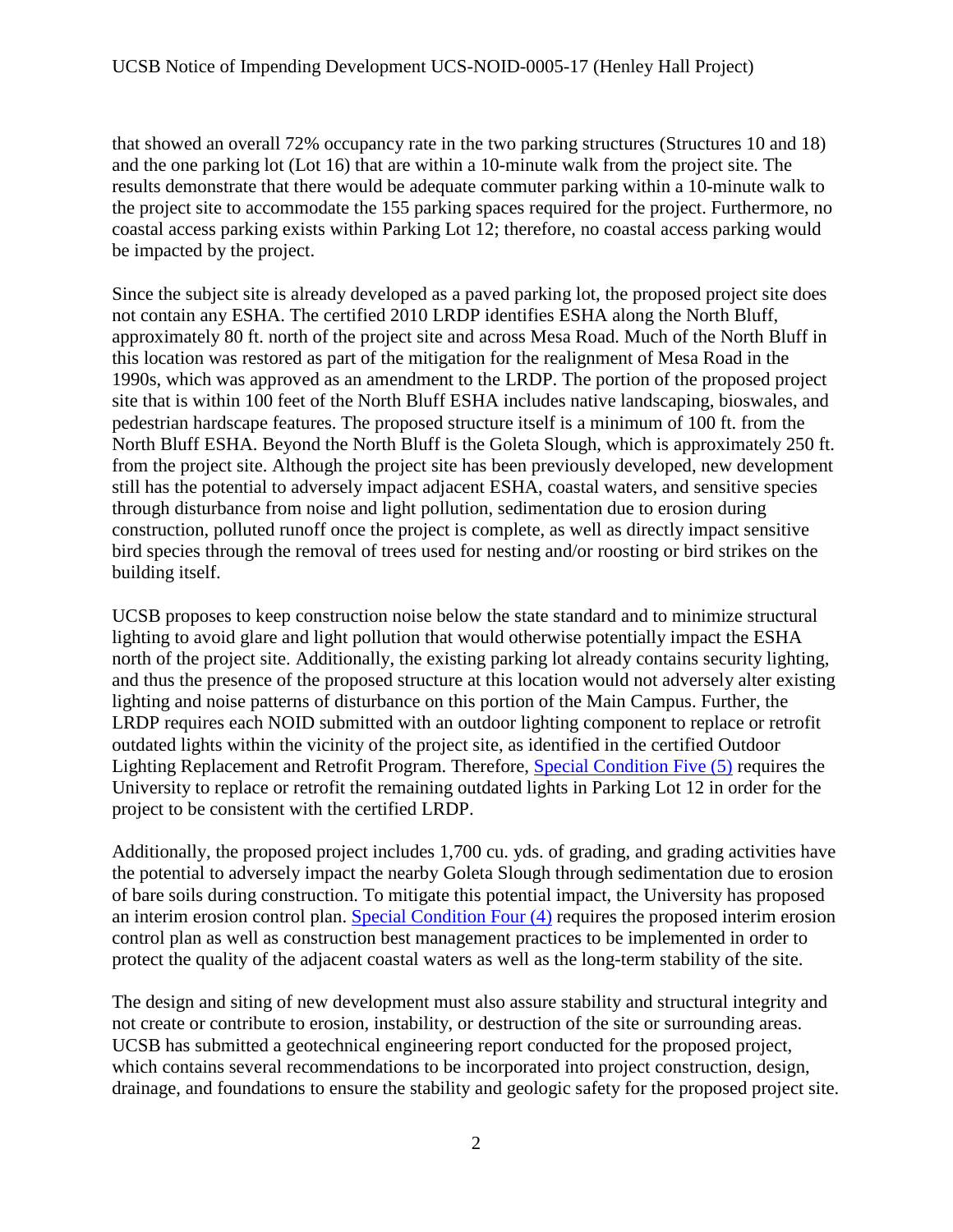Therefore, to ensure that the recommendations are incorporated into all proposed development and all final project plans, [Special Condition One \(1\)](#page-5-0) requires the University to comply with and incorporate the recommendations contained in the submitted geologic reports into all final design and construction, and to obtain approval from the geotechnical consultants prior to commencement of construction.

The proposed project also involves removal of 12 non-native trees, which UCSB is proposing to replace at a 1:1 ratio with 10 natives and 15 non-native trees. Due to the fact that the 12 trees proposed for removal have the potential to provide habitat for sensitive bird species, it is necessary to ensure that potential impacts to nesting bird species are avoided during tree removal activities. Thus, in order to avoid any potential adverse impacts to raptor or sensitive bird species, [Special Condition Three \(3\)](#page-5-1) requires that should construction activities, including tree removal, occur between February 15 and September 1 (bird breeding season), a qualified environmental resource specialist shall conduct pre-construction bird surveys to determine whether nesting or breeding behavior is occurring within 500 feet of the project site and adjust activities accordingly.

In addition to 25 trees that are proposed to be planted, the landscape areas on site would be planted with native and non-native drought-tolerant plants. The certified LRDP allows for a diverse assemblage of plant species as part of the outdoor botanical classroom on campus. Therefore, the landscape area nearest to the North Bluff ESHA on the north side of the project site is proposed to be planted entirely with native species, while the remaining landscape areas on the other sides of the Henley Hall building are proposed to be planted with a mixture of native and non-native plants. To ensure that the proposed landscape plan is substantially adhered to, [Special Condition Two \(2\)](#page-5-2) requires the University to implement the proposed landscape plan.

Staff recommends that the Commission determine that the Notice of Impending Development is consistent with the certified LRDP only as conditioned with five special conditions to minimize adverse impacts to environmentally sensitive habitat areas, water quality and coastal resources to the maximum extent possible. The motion and resolution for Commission action can be found starting on **page 5**.

**Additional Information**: For further information, please contact Michelle Wagner at the South Central Coast District Office of the Coastal Commission at (805) 585-1800. The UCSB Notice of Impending Development No. UCS-NOID-0005-17 is available for review at the Ventura Office of the Coastal Commission.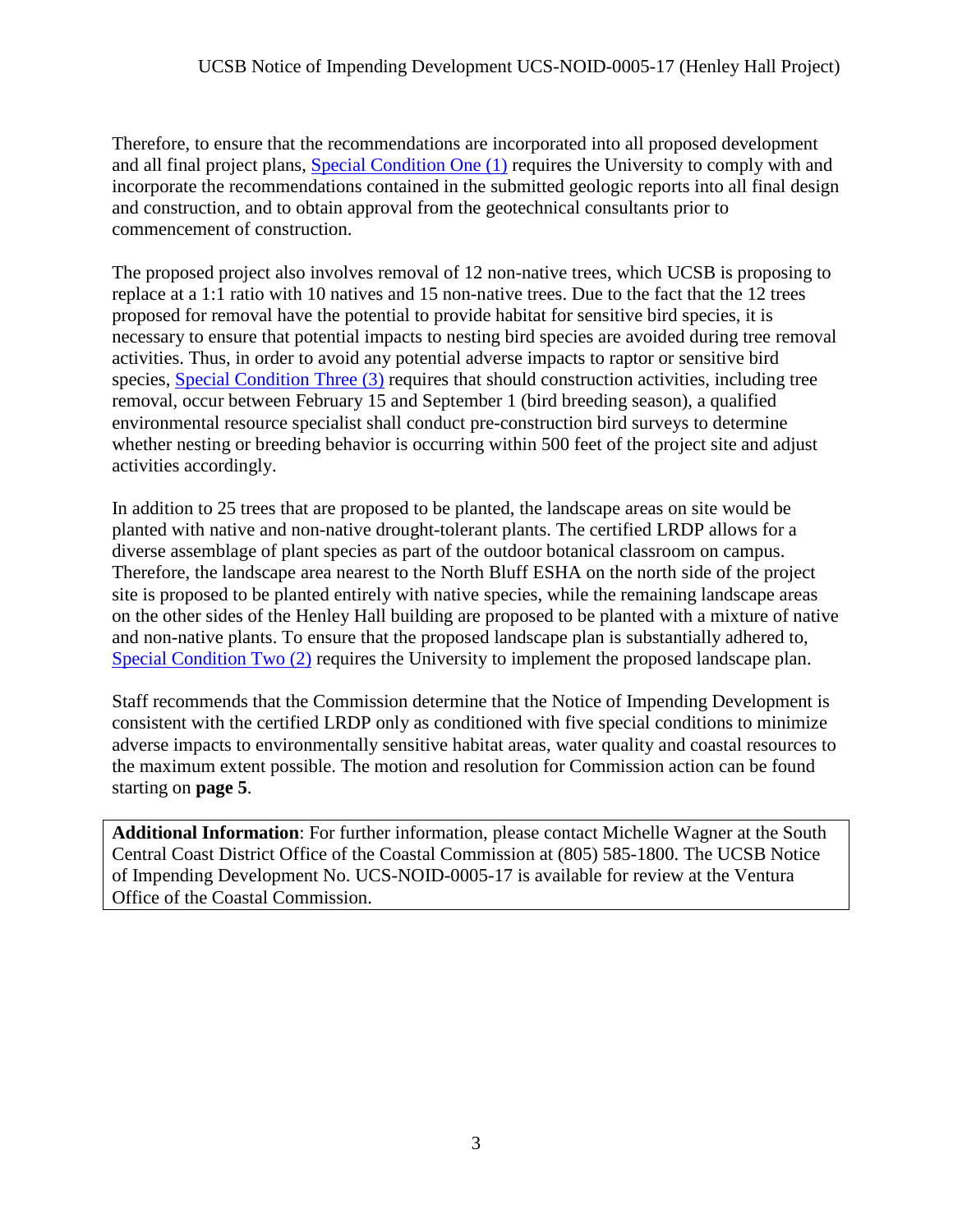# **TABLE OF CONTENTS**

| L.                               |                                                      |  |
|----------------------------------|------------------------------------------------------|--|
| $\Pi$ .                          |                                                      |  |
|                                  |                                                      |  |
|                                  | 1.<br>2.<br>3.<br>4.<br>5.                           |  |
|                                  | IV. FINDINGS FOR APPROVAL OF THE NOTICE OF IMPENDING |  |
| $\mathsf{A}$ .<br>$\mathbf{B}$ . |                                                      |  |
|                                  |                                                      |  |

# **EXHIBITS**

Exhibit  $1 -$  Vicinity Map [Exhibit 2 – Aerial Photo](https://documents.coastal.ca.gov/reports/2018/2/F10a/F10a-2-2018-exhibits.pdf)  [Exhibit 3 – Proposed Site Plan](https://documents.coastal.ca.gov/reports/2018/2/F10a/F10a-2-2018-exhibits.pdf)  [Exhibit 4 – Grading/Drainage Plan](https://documents.coastal.ca.gov/reports/2018/2/F10a/F10a-2-2018-exhibits.pdf) [Exhibit 5 – Building Cross Sections](https://documents.coastal.ca.gov/reports/2018/2/F10a/F10a-2-2018-exhibits.pdf)  [Exhibit 6 – Floor Plans](https://documents.coastal.ca.gov/reports/2018/2/F10a/F10a-2-2018-exhibits.pdf)  [Exhibit 7 – Landscape Plan](https://documents.coastal.ca.gov/reports/2018/2/F10a/F10a-2-2018-exhibits.pdf)

# <span id="page-3-0"></span>**I. PROCEDURAL ISSUES**

Section 30606 of the Coastal Act and Title 14, sections 13547 through 13550 of the California Code of Regulations<sup>[1](#page-3-1)</sup> govern the Coastal Commission's review of specific development projects proposed to be undertaken pursuant to a certified Long Range Development Plan (LRDP). Section 13549(b) requires the Executive Director or his designee to review the notice of impending development (or development announcement) within ten days of receipt and determine whether it provides sufficient information to determine if the proposed development is consistent with the certified LRDP. The notice is deemed filed when all necessary supporting information has been received. The items necessary to provide a complete notice of impending development for the project at issue in this report were received in the South Central Coast Office on December 1, 2017, and the notice was filed as complete on December 11, 2017.

<span id="page-3-1"></span> $\overline{a}$  $<sup>1</sup>$  All further references to regulations are to Title 14 of the California Code of Regulations</sup>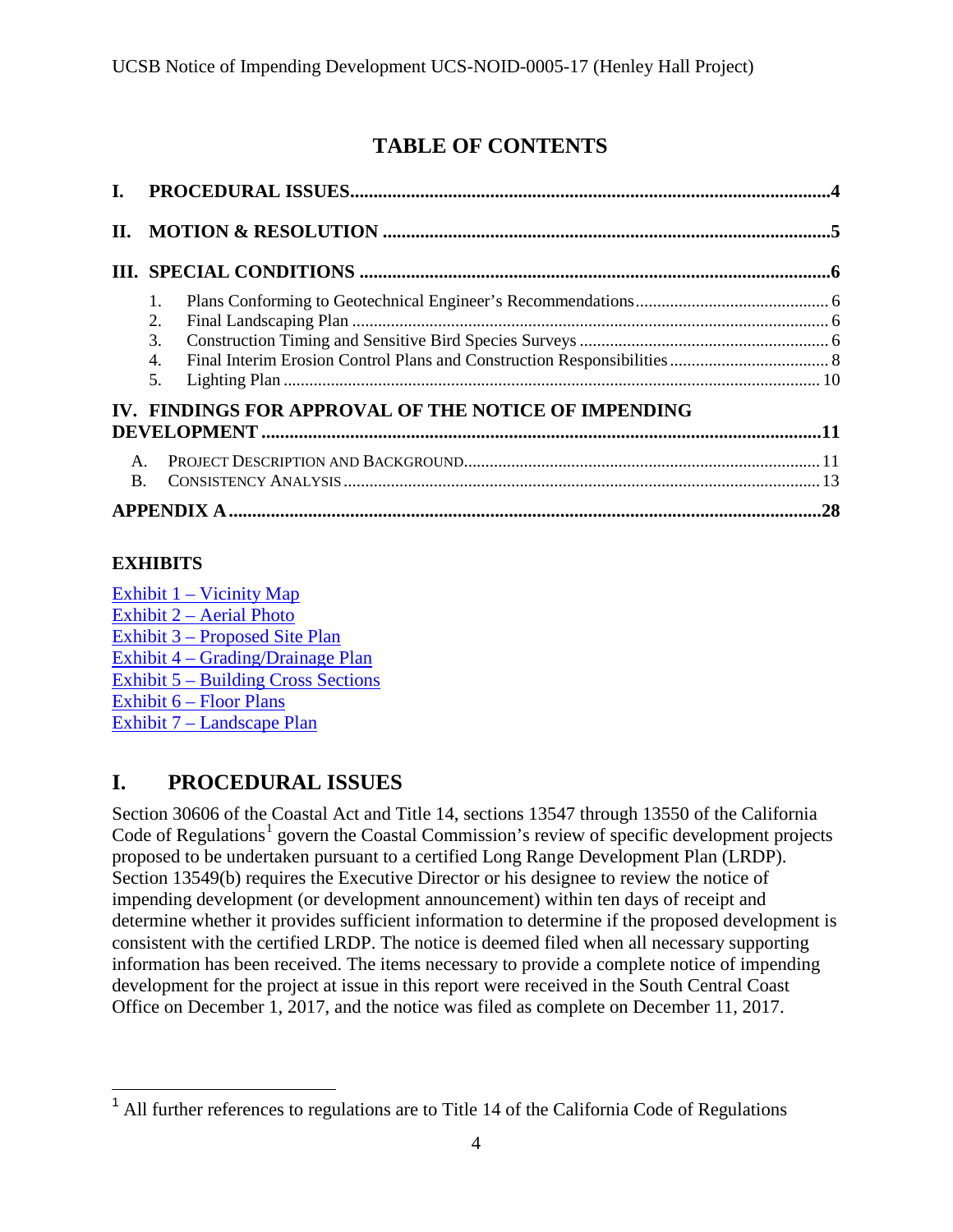Pursuant to section 13550(b) of the regulations, within thirty days of filing the notice of impending development, the Executive Director is to report to the Commission on the nature of the development and make a recommendation regarding the consistency of the proposed development with the certified LRDP. After a public hearing, by a majority of its members present, the Commission determines whether the development is consistent with the certified LRDP and whether conditions are required to bring the development into conformance with the LRDP. No construction shall commence until after the Commission votes to impose any condition(s) necessary to render the proposed development consistent with the certified LRDP.

The notice of impending development at issue in this case was filed complete on December 11, 2017. The Executive Director would normally need to report the pendency of the proposed development to the Commission by January 10, 2018. The University has submitted a letter dated December 11, 2017, waiving the 30 day right to a Commission determination pursuant to Section 13550 (b) of the regulations to allow for additional time for staff review. Thus, this notice of impending development is being reported at the first available meeting following December 11, 2017.

# <span id="page-4-0"></span>**II. MOTION & RESOLUTION**

The staff recommends that the Commission adopt the following resolution:

# **Motion:**

*I move that the Commission determine that the development described in the Notice of Impending Development UCS-NOID-0005-17 (Henley Hall Project), as conditioned, is consistent with the certified University of California at Santa Barbara Long Range Development Plan.* 

Staff recommends a **YES** vote. Passage of this motion will result in a determination that the development described in the Notice of Impending Development UCS-NOID-0005-17 as conditioned, is consistent with the certified University of California at Santa Barbara Long Range Development Plan, and adoption of the following resolution and findings. The motion passes only by affirmative vote of a majority of the Commissioners present.

# **Resolution:**

*The Commission hereby determines that the development described in the Notice of Impending Development UCS-NOID-0005-17, as conditioned, is consistent with the certified University of California at Santa Barbara Long Range Development Plan for the reasons discussed in the findings herein.*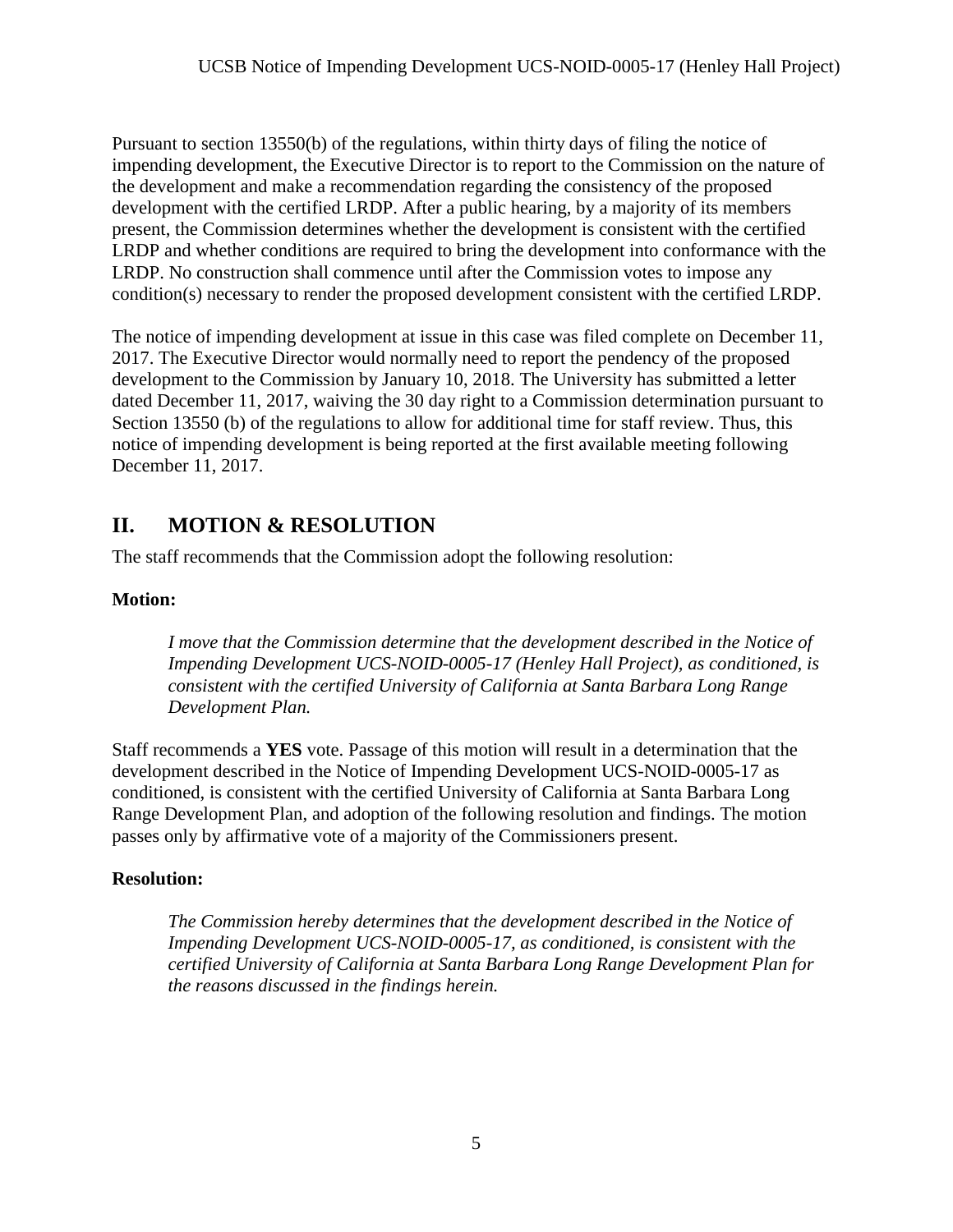# <span id="page-5-3"></span>**III. SPECIAL CONDITIONS**

#### <span id="page-5-0"></span>**1. Plans Conforming to Geotechnical Engineer's Recommendations**

The University agrees to comply with the recommendations contained in all of the geology, geotechnical, and/or soils reports referenced as Substantive File Documents. These recommendations, including recommendations concerning foundations, sewage disposal, and drainage, shall be incorporated into all final design and construction plans, which must be reviewed and approved by the consultant prior to commencement of development. The final plans approved by the consultant shall be in substantial conformance with the plans approved by the Commission relative to construction, grading, and drainage.

#### <span id="page-5-2"></span>**2. Final Landscaping Plan**

The University agrees to implement the Landscape Plan submitted on December 1, 2017 and follow the criteria below:

- A. All disturbed areas on the project site shall be planted and maintained for erosion control purposes within (60) days after construction is completed. All landscaping on the north side of Henley Hall shall consist of native plants/shrubs and trees. All native plant species shall be of local genetic stock. All plants used on the project site shall be droughttolerant. No plant species listed as problematic and/or invasive by the California Native Plant Society, the California Invasive Plant Council, or by the State of California shall be employed or allowed to naturalize or persist on the site. No plant species listed as a 'noxious weed' by the State of California or the U.S. Federal Government shall be utilized or maintained within the property.
- B. Plantings will be maintained in good growing condition throughout the life of the project and, whenever necessary, shall be replaced with new plant materials to ensure continued compliance with applicable landscape requirements.
- C. Rodenticides containing any anticoagulant compounds (including, but not limited to, Warfarin, Brodifacoum, Bromadiolone or Diphacinone) shall not be used.
- D. The University shall undertake development in accordance with the approved final landscape plans. Any proposed changes to the approved final plans shall be reported to the Executive Director. No changes to the approved final plans shall occur without a Commission amendment to this notice of impending development unless the Executive Director determines that no amendment is legally required.

# <span id="page-5-1"></span>**3. Construction Timing and Sensitive Bird Species Surveys**

For any construction activities, including tree removal, between February  $15<sup>th</sup>$  and September  $1<sup>st</sup>$ , the University shall retain the services of a qualified biologist or environmental resources specialist (hereinafter, "environmental resources specialist") to conduct raptor and other sensitive bird species surveys and monitor project operations. At least 30 calendar days prior to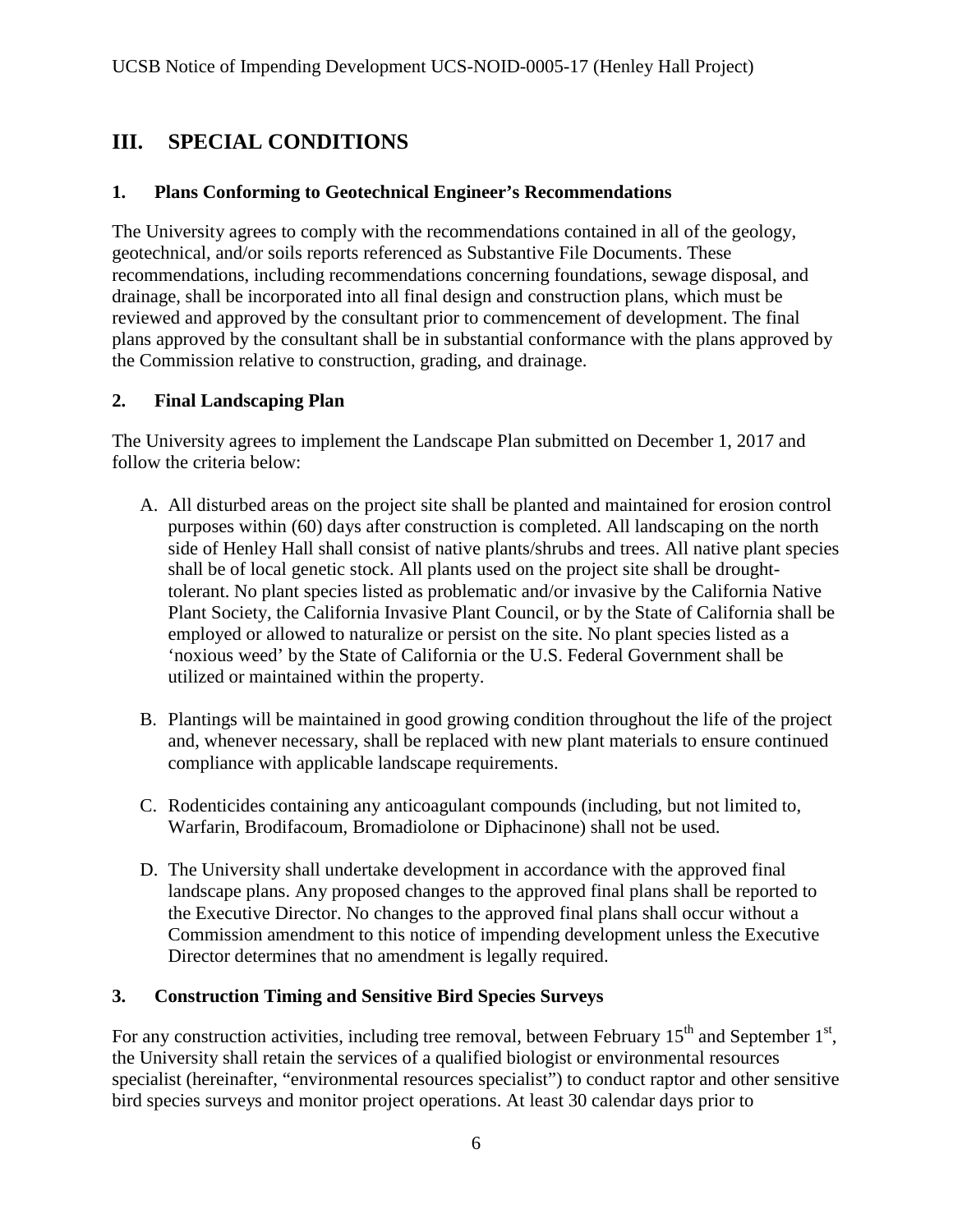commencement of any project operations, the University shall submit the name and qualifications of the environmental resources specialist, for the review and approval of the Executive Director. The environmental resources specialist shall ensure that all project construction and operations shall be carried out consistent with the following:

- A. The University shall ensure that a qualified environmental resources specialist with experience in conducting bird surveys shall conduct bird surveys 30 calendar days prior to the construction activities, including any tree removal, to detect any active bird nests in all trees within 500 feet of the project (including, but not limited to, eucalyptus trees). A follow-up survey must be conducted 3 calendar days prior to the initiation of clearance/construction, and nest surveys must continue on a monthly basis throughout the nesting season or until the project is completed, whichever comes first.
- B. If an active nest of any federally or state listed threatened or endangered species, species of special concern, or song bird species is found within 300 ft. of the project, or an active nest for any species of raptor is found within 500 ft. of the project, the University shall retain the services of an environmental resources specialist with experience conducting bird and noise surveys to monitor bird behavior and construction noise levels. The nest shall not be removed or disturbed. The environmental resources specialist shall be present at all relevant construction meetings and during all significant construction activities (those with potential noise impacts) to ensure that nesting birds are not disturbed by construction related noise. The environmental resources specialist shall monitor birds and noise every day at the beginning of the project and during all periods of significant construction activities. Construction activities may occur only if construction noise levels are at or below a peak of 65 dB at the nest(s) site. If construction noise exceeds a peak level of 65 dB at the nest(s) site, sound mitigation measures such as sound shields, blankets around smaller equipment, mixing concrete batches off-site, use of mufflers, and minimizing the use of back-up alarms shall be employed. If these sound mitigations measures do not reduce noise levels, construction shall cease and shall not recommence until either new sound mitigation can be employed or the birds have fledged.
- C. If an active nest of a federally or state-listed threatened or endangered species, bird species of special concern, or any species or raptor is found during the bird surveys, the University shall notify the appropriate State and Federal Agencies within 24 hours, and shall develop an appropriate action specific to each incident. The University shall notify the California Coastal Commission in writing by facsimile or e-mail within 24 hours and consult with the Commission regarding determinations of State and Federal agencies.
- D. The environmental resources specialist shall be present during all tree removal activities and shall be present during all subsequent construction activities during the bird nesting/breeding season if an active nest is identified, until the birds have fledged.
- E. The environmental resources specialist shall require the University to cease work should any breach in compliance occur, or if any unforeseen sensitive habitat issues arise. The environmental resources specialist shall immediately notify the Executive Director if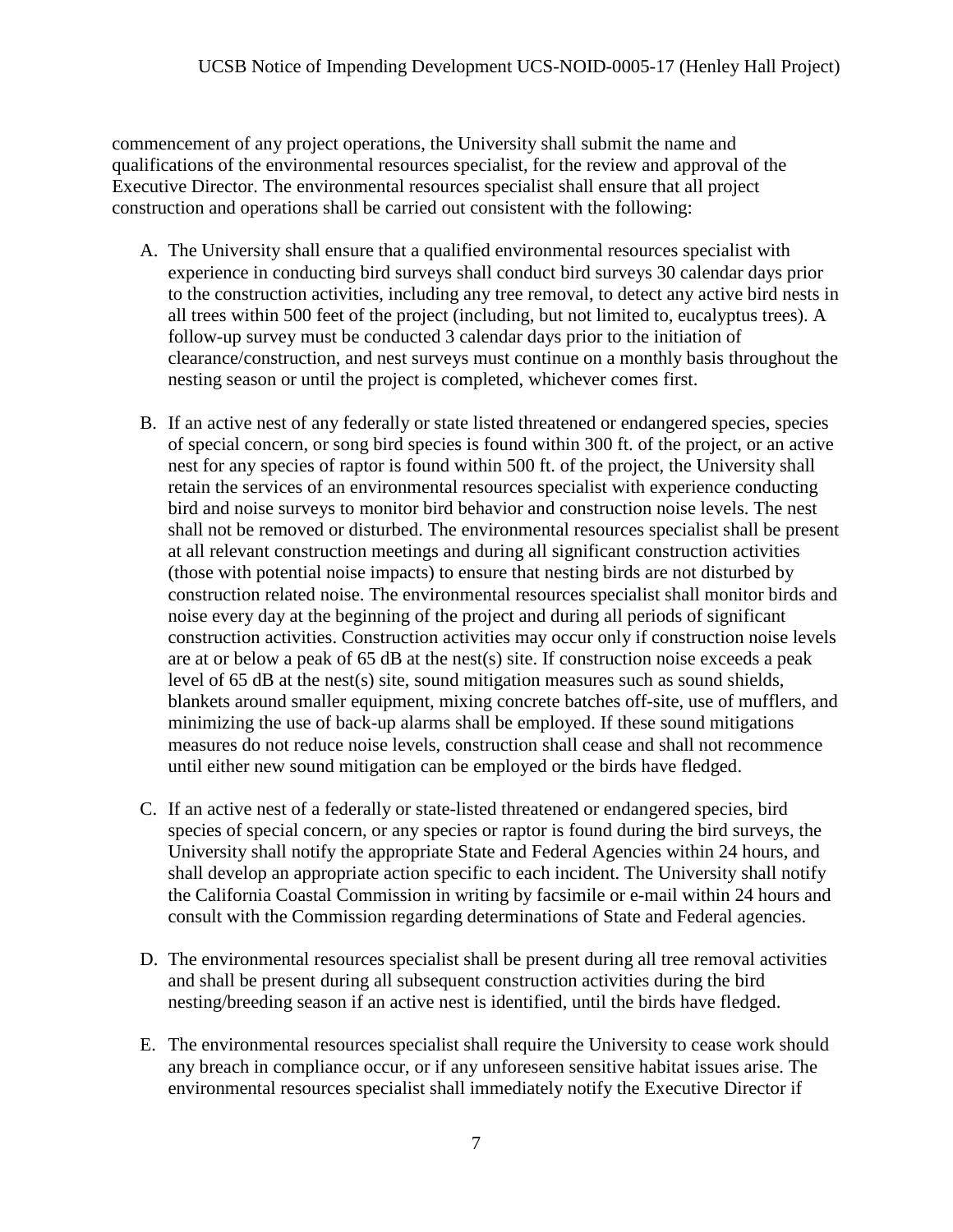activities outside of the scope of the subject Notice of Impending Development occur. If significant impacts or damage occur to sensitive habitats or to wildlife species, the applicants shall be required to submit a revised or supplemental program to adequately mitigate such impacts. Any native vegetation which is inadvertently or otherwise destroyed or damaged during implementation of the project shall be replaced in kind at a 3:1 or greater ratio. The revised, or supplemental, program shall be processed as a new Notice of Impending Development.

#### <span id="page-7-0"></span>**4. Final Interim Erosion Control Plans and Construction Responsibilities**

Prior to commencement of construction activities, the University shall submit to the Executive Director two (2) sets of the Final Interim Erosion Control and Construction Best Management Practices Plan that is prepared by a qualified, licensed professional, and is in substantial conformance with the Preliminary Erosion Control Plan submitted on November 7, 2017, and the requirements below:

#### A. Erosion Control Plan

- 1. The plan shall delineate the areas to be disturbed by grading or construction activities and shall include any temporary access roads, staging areas and stockpile areas. The natural areas on the site shall be clearly delineated on the plan and on-site with fencing or survey flags.
- 2. The plan shall include a narrative report describing all temporary run-off and erosion control measures to be used during construction.
- 3. The plan shall identify and delineate on a site or grading plan the locations of all temporary erosion control measures.
- 4. The plan shall specify that grading shall take place only during the dry season (April 1 – October 31). This period may be extended for a limited period of time if the situation warrants such a limited extension, if approved by the Executive Director. The University shall install or construct temporary sediment basins (including debris basins, desilting basins, or silt traps), temporary drains and swales, sand bag barriers, and silt fencing, and shall stabilize any stockpiled fill with geofabric covers or other appropriate cover, install geotextiles or mats on all cut or fill slopes, and close and stabilize open trenches as soon as possible. Basins shall be sized to handle not less than a 10 year, 6 hour duration rainfall intensity event.
- 5. The erosion control measures shall be required on the project site prior to or concurrent with the initial grading operations and maintained throughout the development process to minimize erosion and sediment from runoff waters during construction. All sediment should be retained on-site, unless removed to an appropriate, approved dumping location either outside of the coastal zone or within the coastal zone to a site permitted to receive fill.
- 6. The plan shall also include temporary erosion control measures should grading or site preparation cease for a period of more than 30 days, including but not limited to: stabilization of all stockpiled fill, access roads, disturbed soils and cut and fill slopes with geotextiles and/or mats, sand bag barriers, silt fencing, temporary drains, swales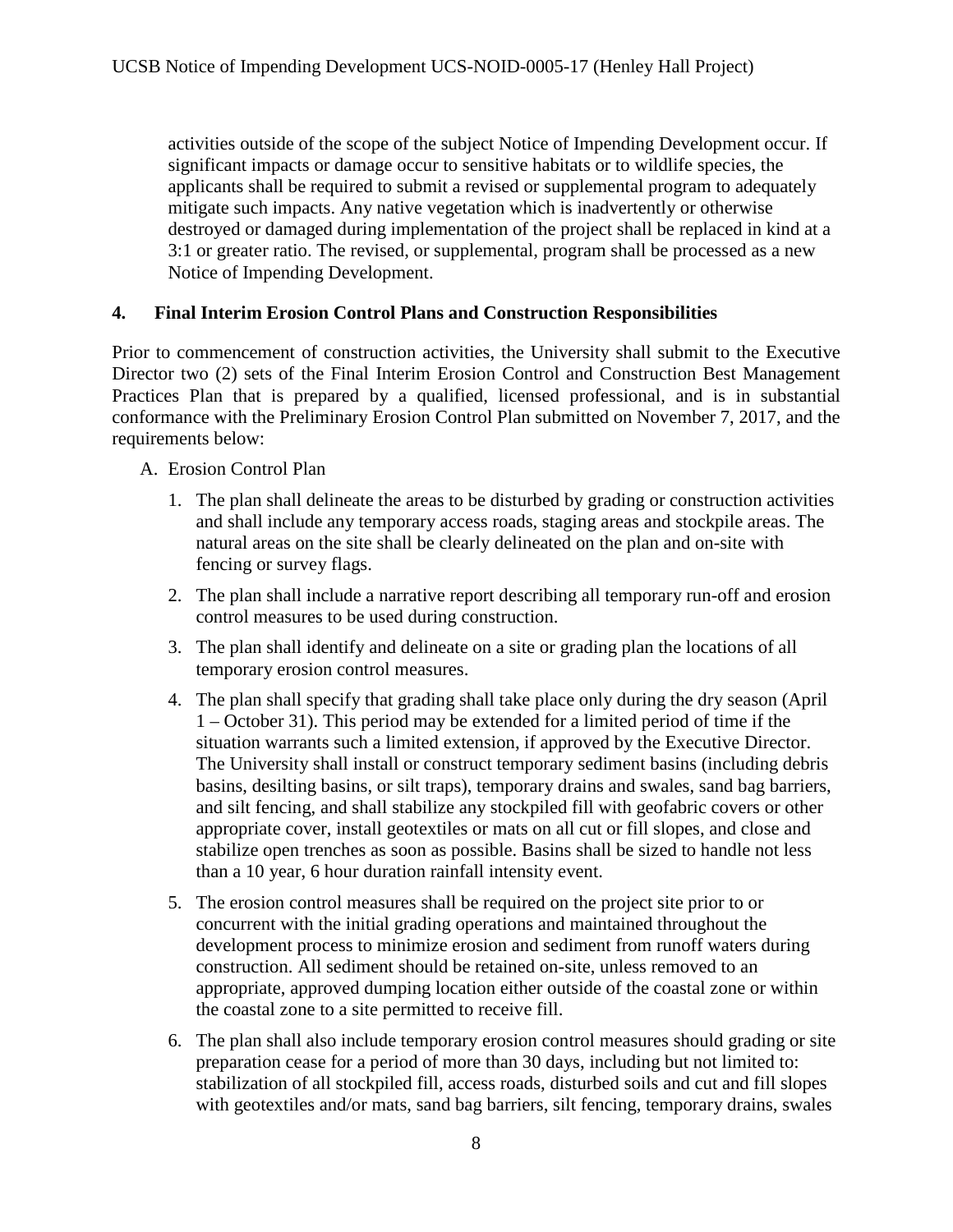and sediment basins. These temporary erosion control measures shall be monitored and maintained until grading or construction operations resume. The plans shall also specify that all disturbed areas shall be planted and maintained for erosion control purposes within (60) days after construction is completed.

- 7. All temporary, construction related erosion control materials shall be comprised of bio-degradable materials (natural fiber, not photo-degradable plastics) and must be removed when permanent erosion control measures are in place. Bio-degradable erosion control materials may be left in place if they have been incorporated into the permanent landscaping design.
- B. Construction Best Management Practices
	- 1. No demolition or construction materials, debris, or waste shall be placed or stored where it may enter sensitive habitat, receiving waters or a storm drain, or be subject to wind or rain erosion and dispersion.
	- 2. No demolition or construction equipment, materials, or activity shall be placed in or occur in any location that would result in impacts to environmentally sensitive habitat areas, streams, wetlands or their buffers.
	- 3. Any and all debris resulting from demolition or construction activities shall be removed from the project site within 24 hours of completion of the project.
	- 4. Demolition or construction debris and sediment shall be removed from work areas each day that demolition or construction occurs to prevent the accumulation of sediment and other debris that may be discharged into coastal waters.
	- 5. All trash and debris shall be disposed in the proper trash and recycling receptacles at the end of every construction day.
	- 6. The University shall provide adequate disposal facilities for solid waste, including excess concrete, produced during demolition or construction.
	- 7. Debris shall be disposed of at a permitted disposal site or recycled at a permitted recycling facility authorized to receive the debris materials. If the disposal site is located in the coastal zone, the disposal site must have a valid coastal development permit, or Notice of Impending Development as applicable, for the disposal of fill material. If the proposed disposal site is not authorized to receive fill, a coastal development permit or Notice of Impending Development, as applicable, will be required prior to the disposal of material.
	- 8. All stock piles and construction materials shall be covered, enclosed on all sides, shall be located as far away as possible from drain inlets and any waterway, and shall not be stored in contact with the soil.
	- 9. Machinery and equipment shall be maintained and washed in confined areas specifically designed to control runoff. Thinners or solvents shall not be discharged into sanitary or storm sewer systems.
	- 10. The discharge of any hazardous materials into any receiving waters shall be prohibited.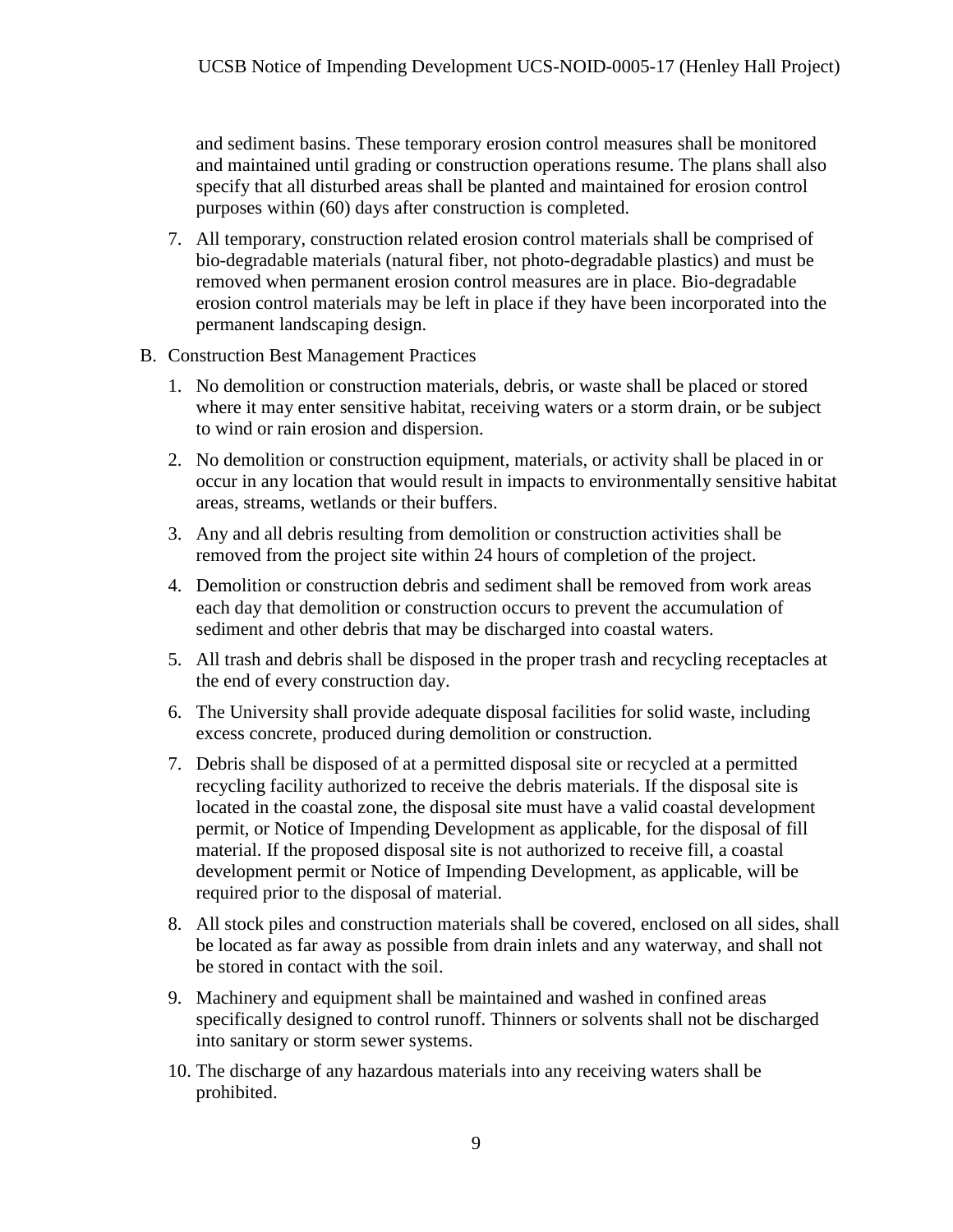- 11. Spill prevention and control measures shall be implemented to ensure the proper handling and storage of petroleum products and other construction materials. Measures shall include a designated fueling and vehicle maintenance area with appropriate berms and protection to prevent any spillage of gasoline or related petroleum products or contact with runoff. The area shall be located as far away from the receiving waters and storm drain inlets as possible.
- 12. Best Management Practices (BMPs) and Good Housekeeping Practices (GHPs) designed to prevent spillage and/or runoff of demolition or construction-related materials, and to contain sediment or contaminants associated with demolition or construction activity, shall be implemented prior to the on-set of such activity.
- 13. All BMPs shall be maintained in a functional condition throughout the duration of construction activity.
- C. The final Interim Erosion Control and Construction Best Management Practices Plan shall be in conformance with the site/ development plans approved by the Coastal Commission. Any necessary changes to the Coastal Commission approved site/development plans required by a qualified, licensed professional shall be reported to the Executive Director. No changes to the approved final plans shall occur without a new notice of impending development unless the Executive Director determines that a new notice of impending development is not legally required.

#### <span id="page-9-0"></span>**5. Lighting Plan**

Prior to commencement of construction, the University shall submit two (2) sets of Final Lighting Plans for review and approval by the Executive Director. The Final Lighting Plan shall incorporate the following requirements:

- A. The lighting plan shall identify the locations of all proposed exterior lighting fixtures on the project site as well as the locations of all exterior lighting fixtures within Parking Lot 12 that do not meet the design and efficiency standards of the University's certified Outdoor Lighting Replacement and Retrofit Program. All outdated lighting fixtures in Parking Lot 12 that are not proposed to be directly removed by the project shall be replaced or retrofitted to meet the design and efficiency standards of the Outdoor Lighting Replacement and Retrofit Program.
- B. The lighting plan shall use arrows to show the direction of light being cast by each fixture, the lighting specifications, and the height of the fixtures.
- C. The lighting plan shall be undertaken concurrent with project construction and fully implemented by such time as Henley Hall is occupied.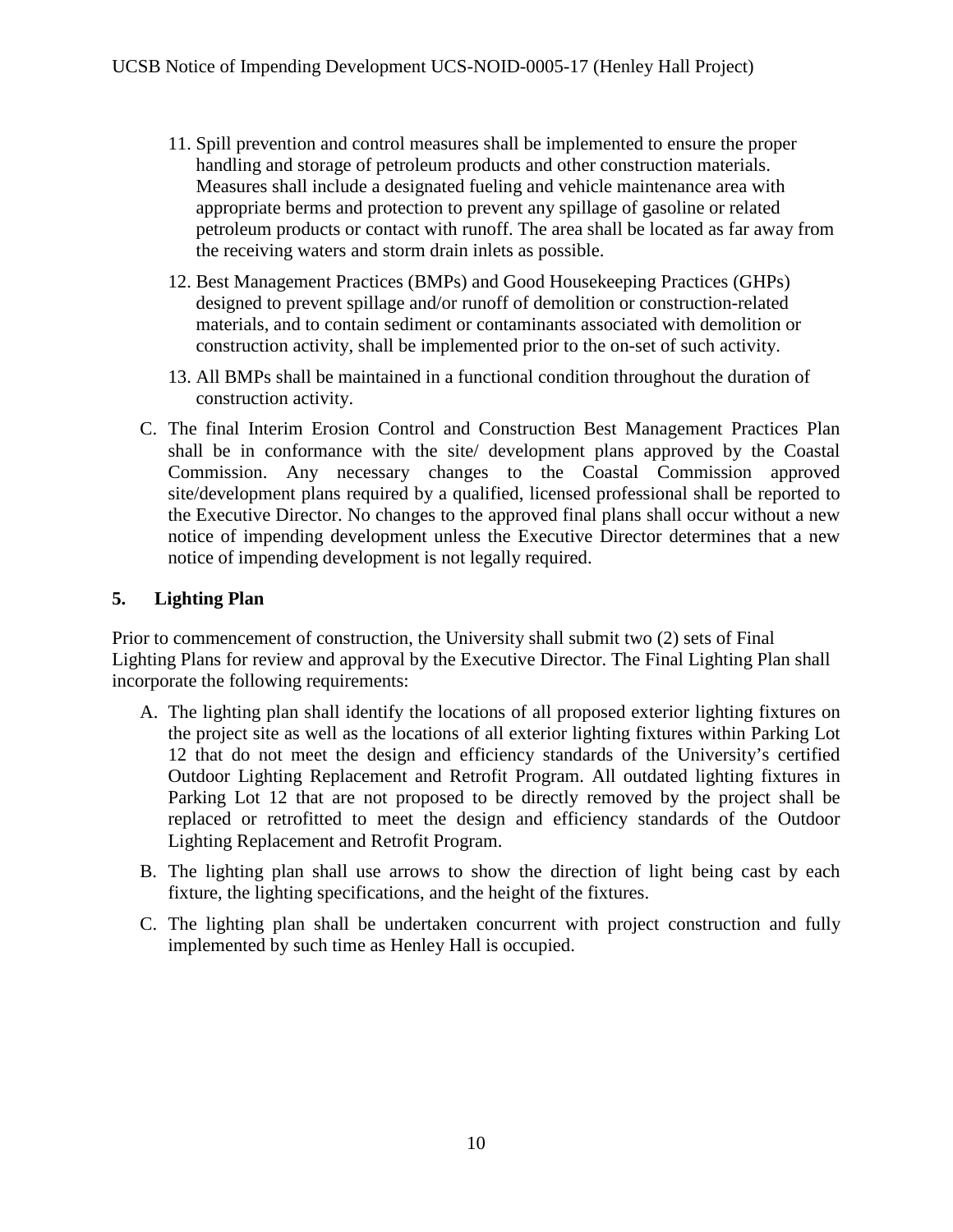# <span id="page-10-0"></span>**IV. FINDINGS FOR APPROVAL OF THE NOTICE OF IMPENDING DEVELOPMENT**

The Commission hereby finds and declares:

#### <span id="page-10-1"></span>**A. PROJECT DESCRIPTION AND BACKGROUND**

The University of California, Santa Barbara (UCSB) proposes to construct a new three-story, 48 ft. high, 49,296 sq. ft. (31,538 assignable sq. ft.) building for the Institute for Energy Efficiency (IEE) to be named the Jeff and Judy Henley Hall. The project site is approximately 1.2 acres and is located on the eastern portion of Parking Lot No. 12 on the University's Main Campus [\(Exhibits 2 and 3\)](https://documents.coastal.ca.gov/reports/2018/2/F10a/F10a-2-2018-exhibits.pdf). North of the project site is the North Bluff, a restored oak woodland that is a designated environmentally sensitive habitat area in the 2010 Long Range Development Plan, which is separated from the project site by Mesa Road. Adjacent to the project site's southern perimeter is a campus bicycle path. To the east of the project site is the Military Science Building (Building 451) and a small non-irrigated turf area with landscape trees. To the west of the project site is the Arts and Lectures Ticket Office (Building 402) and the Mosher Alumni House.

The IEE staff is currently located in six separate buildings throughout the Main Campus. The Henley Hall project would consolidate the IEE program into one building, which would include laboratories, offices, conference rooms, administrative space, a 125-seat lecture hall, courtyards, landscape areas, and bicycle parking  $(Exhibits 5 and 6)$ . The proposed building would accommodate approximately 150 persons, including 17 faculty and scientists, 34 post-doctoral researchers, 87 graduate students, and 12 administrative staff. Approximately 75 percent of the proposed building occupants (113 people) would be relocated from existing on-campus offices and laboratories, and the remaining 25 percent of the building occupants (37 people) would be new to the UCSB campus.

The existing project site is a paved parking lot with elevations that range from 50 ft. to 53 ft. above sea level. The proposed building's footprint would encompass approximately 17,500 sq. ft. within the parking lot. Approximately 1,700 cu. yds. of grading (500 cu. yds. of cut and 1,200 cu. yds. of fill) would be required. Currently, storm water from the northern portion of the project site flows northerly to the Goleta Slough, while storm water from the southern portion of the site flows through the Main Campus storm drain system south to the Campus Lagoon. The existing storm water drainage pattern would remain once the proposed project is constructed [\(Exhibit 4\)](https://documents.coastal.ca.gov/reports/2018/2/F10a/F10a-2-2018-exhibits.pdf).

The proposed building is set back 100 ft. from the bluff north of Mesa Road, and according to the Geotechnical Engineering Report prepared by Fugro Consultants, Inc. in July 2017, the potential for slope instability at the site is low to very low, and the bluff along the northern portion of the Main Campus is not subject to coastal erosion and retreat. The report addresses other geologic conditions on the site, including drainage, subsurface condition, groundwater, faulting, and seismicity. The geologic consultants have found the geology of the proposed project site to be suitable for the construction of the proposed building. The report, however, contains several recommendations to be incorporated into the project construction, design,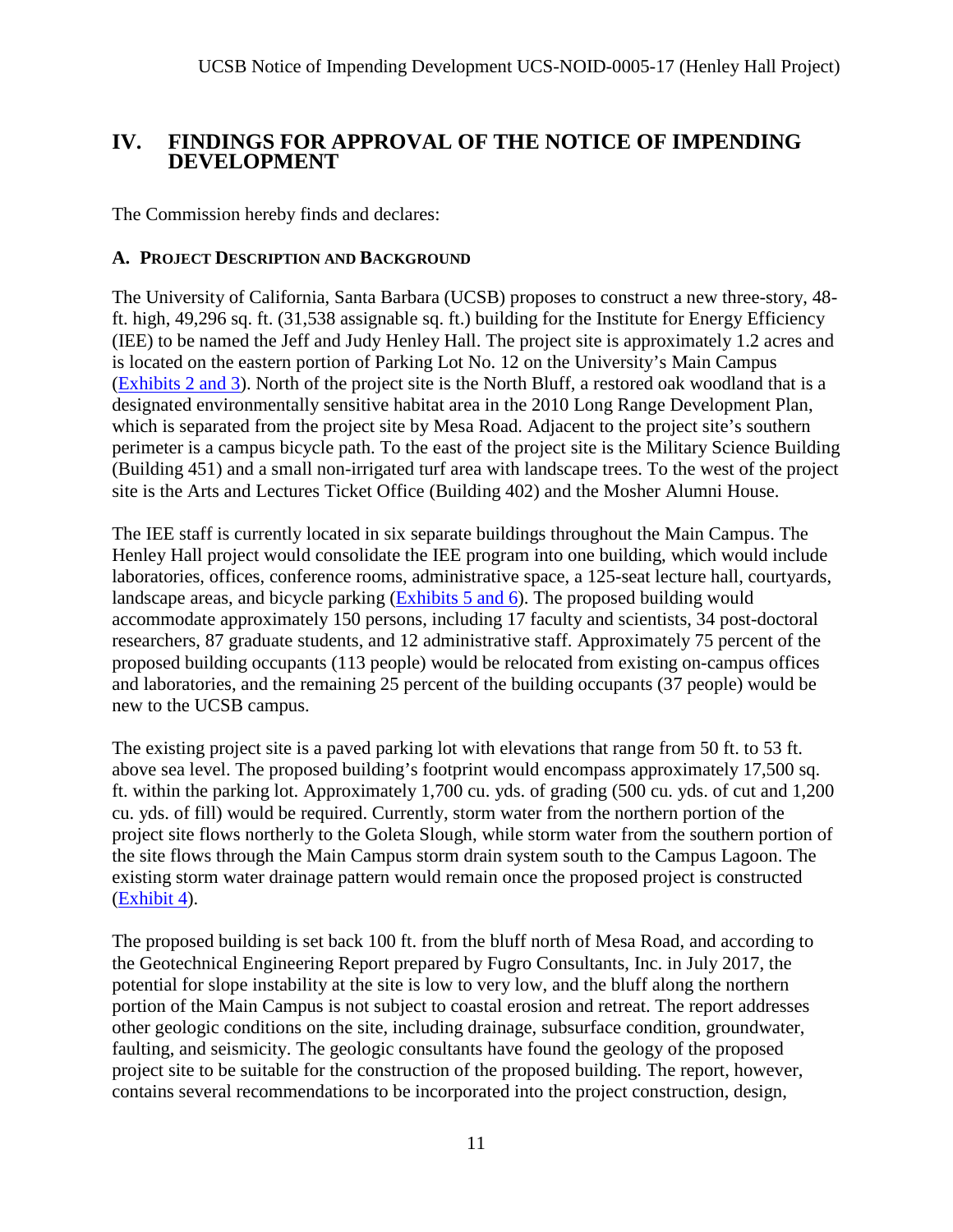drainage, and foundations to ensure the stability and geologic safety for the proposed project site and adjacent areas. The University agrees to comply with the recommendations in the report, and therefore, to ensure that the recommendations of the consultant have been incorporated into all proposed development, the Commission, as specified in [Special Condition 1,](#page-5-0) requires the University to comply with and incorporate the recommendations contained in the submitted geologic report into all final design and construction, and to obtain the approval from the geotechnical consultants prior to commencement of construction.

The University had an Extended Phase 1 Archaeological Study conducted by Applied EarthWorks, Inc. for the project site in June 2017. Background research conducted for the study found evidence of one prehistoric archaeological site within 200 meters of the project area. However, three trench excavations in parking lot islands within the project site boundaries did not uncover any evidence of archaeological deposits. Additionally, the report characterized the excavated soil as surface and near-surface anthropogenic deposits, soil used for landscaping, and marine terrace deposits that are too ancient to contain archaeological deposits. The report concluded that the lack of archaeological material observed during testing and the depositional context of the excavated material indicates a low potential for soils in the project area to contain archaeological deposits. Although the proposed project is unlikely to impact any cultural resources, the University has proposed to retain an archaeologist and Native American monitor during removal of existing paving, initial grading activities, and removal of the on-site trees.

Existing landscaping consists of shrubs in landscape planters and ornamental trees that are distributed throughout and adjacent to the parking lot. The project would remove 12 non-native trees which would be replaced at a 1 to 1 ratio with a total of 25 trees to be planted on site. Replacement trees would include 10 sycamores, 1 fever tree, 1 African olive, and 12 African tulips [\(Exhibit 7\)](https://documents.coastal.ca.gov/reports/2018/2/F10a/F10a-2-2018-exhibits.pdf). The proposed landscaping would also include a variety of drought-tolerant shrubs and ground covers, and efficient irrigation systems and recycled water would be used. Hardscape areas include various plazas, walkways, benches, and moveable furniture intended to facilitate interaction between people at the IEE.

Parking Lot 12 has 205 parking spaces designated for use by faculty and staff and is accessed from University Plaza off of Mesa Road [\(Exhibit 2\)](https://documents.coastal.ca.gov/reports/2018/2/F10a/F10a-2-2018-exhibits.pdf). A right-turn only driveway is located on the northeast corner of the parking lot and provides access to the eastbound lanes of Mesa Road. The proposed project will remove 118 spaces designated for faculty and staff, while 87 faculty/staff spaces in the western portion of the parking lot would remain. Access to the site would be from Mesa Road and University Plaza Drive, via Parking Lot 12. The existing exit-only right-turn driveway would be improved and opened for eastbound ingress and egress of personal and emergency vehicles. The bicycle path along the southern perimeter of the project site would remain in its current configuration and would connect to the proposed bicycle parking area on the eastern side of the project site. The new bicycle parking would accommodate 150 bicycles. Parking Lot 12 does not contain any Coastal Access Parking and no new Coastal Access spaces are proposed to be provided.

The new building would incorporate a variety of sustainable design features to reduce the building's water and energy use and associated direct and indirect air emissions. Along with an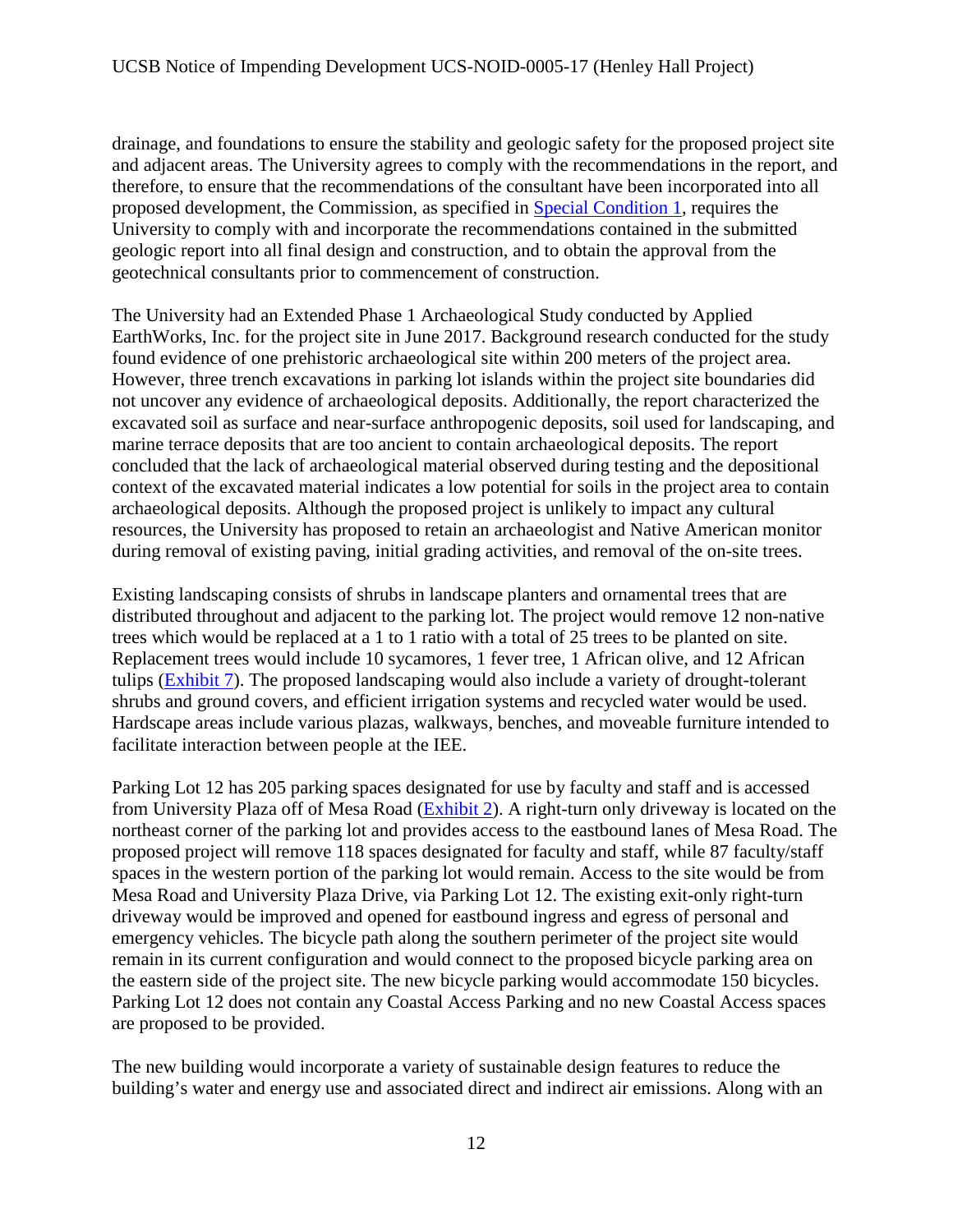efficient irrigation system and the use of recycled water for landscaping, design elements to minimize energy and water use within the building include such features as passive solar shading and high-performance glazing, natural ventilation for offices, heat recovery devices in wet and dry laboratories, low flow plumbing fixtures, and natural daylight and dimming systems among other sustainable design features. Nighttime lighting on the site currently consists of four parking lot lighting standards that are approximately 30 ft. tall. The project would remove three of these outdated light fixtures, and the exterior lighting for Henley Hall would consist primarily of safety and security lighting adjacent to the proposed building and along pedestrian paths. The proposed building design materials consist of stucco, cement, terracotta, sandstone, and bird safe glass with fritted patterns. The University is seeking to obtain a LEED Gold Certification for the building while striving to achieve a LEED Platinum Certification.

# <span id="page-12-0"></span>**B. CONSISTENCY ANALYSIS**

The standard of review for a Notice of Impending Development (NOID) is consistency with the University's certified 2010 Long Range Development Plan (LRDP). The 2010 LRDP was certified by the Commission in 2014 and contains policies and provisions that identify areas for campus development while protecting coastal resources including environmentally sensitive habitat areas, water quality, scenic and visual resources, and public access.

#### **1. New Development, Transportation, Parking, and Water Use**

The 2010 LRDP provides the basis for the physical and capital development needed to achieve UCSB's academic goals and stewardship of the campus environment through 2025. The LRDP describes the University's strategy for managed growth of the student population from the current cap of 20,000 to 25,000 in the 2024/2025 academic year. To accommodate the growth of the student population, new development of no more than 3.6 million square feet of new structural improvements throughout the University's campuses is also planned for in the LRDP.

Section 30250(a) of the Coastal Act, incorporated by reference into the certified LRDP, states that the construction of new residential, commercial, or industrial development shall be located in close proximity to existing development areas able to accommodate it and where the developments will not have a significant adverse impact, either individually or cumulatively, on coastal resources including public access. Additionally, the LRDP contains several policies to prevent cumulative and direct impacts of new development.

Policy LU-01, in relevant part, states:

*A maximum of 3.6 million gross square feet (GSF) of additional academic and support uses may be developed on the UCSB campus where designated on Figure D.3, Potential Development Areas, and provided that it is consistent with all other policies and provisions of the LRDP. The University shall maintain a running account of the changes to Academic and Support (A&S) build-out in gross square feet and account for new A&S structural area, additions to existing A&S structures, demolition of existing A&S structural area, and any other changes that affect the GSF of A&S development. The A&S build-out documentation shall include a running annual total and shall provide the*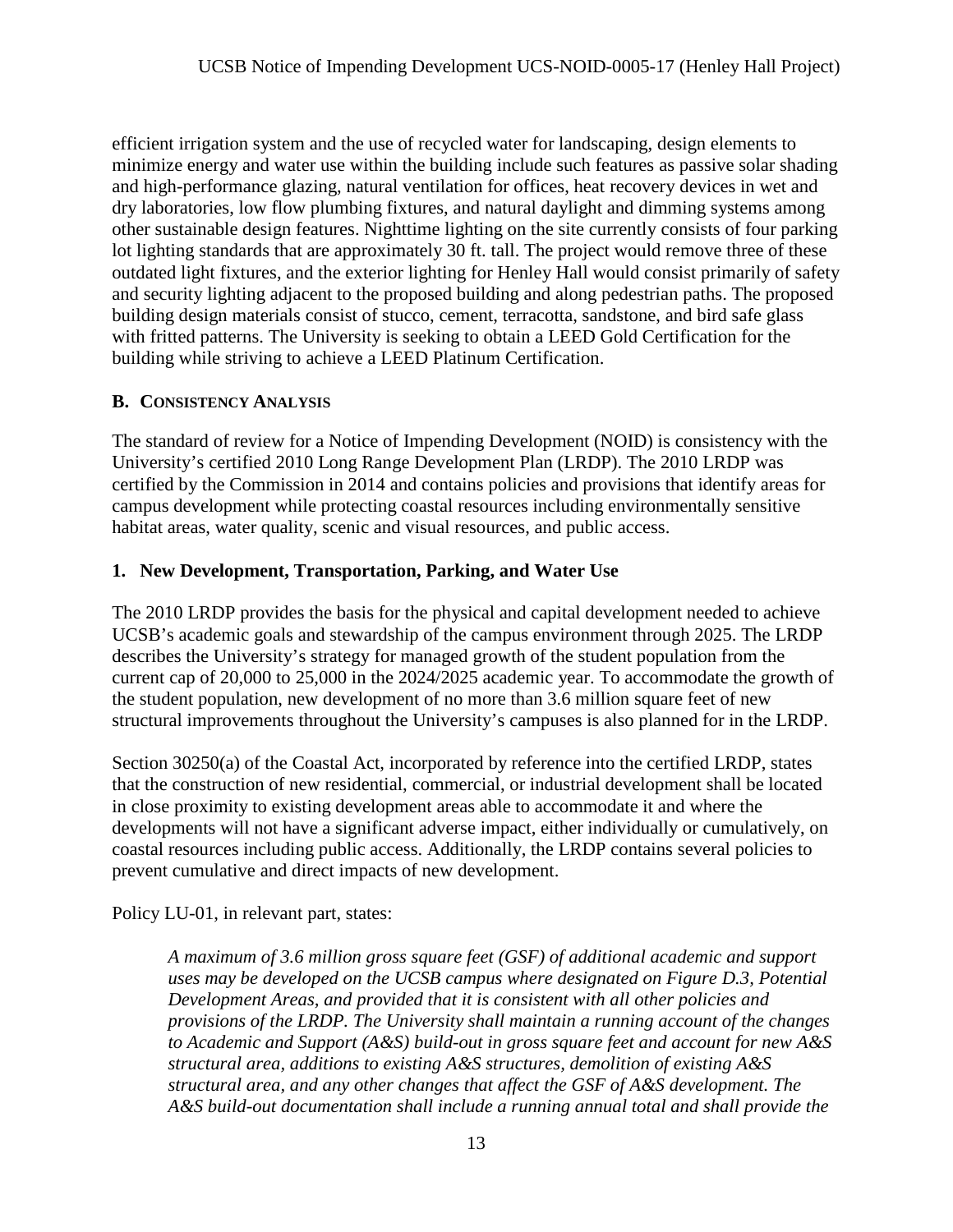*current build-out in relation to the Academic and Support "baseline." The baseline shall be the total build-out of A&S campus-wide as of the date of the certification of the 2010 LRDP. The A&S build-out documentation shall be submitted with each NOID or Exemption Request that adds or removes A&S build-out…* 

Policy LU-04, in relevant part, states:

*The individual development site build-out parameters as identified in the policies…and provisions of this LRDP represent the maximum build-out potential. Prior to site design, the University shall confirm the environmental conditions through updated environmental resource surveys, including biological resources (e.g., wetlands, ESHAs, Monarch Butterflies, etc.) completed within 1 year prior to submitting the Notice of Impending Development; traffic, parking, and coastal access constraints analyses; and archaeological resource evaluations, as applicable, to establish up-to-date resource constraints for preparation of the Notice of Impending Development. The updated constraints may further limit the development footprint and/or the maximum build-out potential or design parameters to ensure consistency with the LRDP.* 

#### Policy LU-05 states:

*Development shall be planned to fit the topography, soils, geology, hydrology, and other conditions existing on the site so that grading is kept to a minimum. Campus development shall protect, and where feasible restore, natural hydrologic features such as natural stream corridors, groundwater recharge areas, floodplains, vernal pools, and wetlands.* 

#### Policy LU-06 states:

*New campus development shall be located within, contiguous with, or in close proximity to existing development areas able to accommodate it and where it will not have significant adverse effects either individually or cumulatively, on coastal resources.* 

# Policy LU-17 states:

*Development within the Main Campus Academic and Support site shall be located within the approximately 143-acre potential development envelope(s) designated as Academic and Support on Figure D.3 and shall be consistent with the following build-out provisions:* 

*a. Within the 85 foot height area as shown on Figure D.4, a maximum of 810,000 GSF of net new building area may be constructed. Within the 65-foot height area, a maximum of 1.75 million GSF may be constructed. New academic and support buildout on this site shall be counted toward the 3.6 million GSF campus-wide Academic and Support development cap consistent with Policy LU-01.*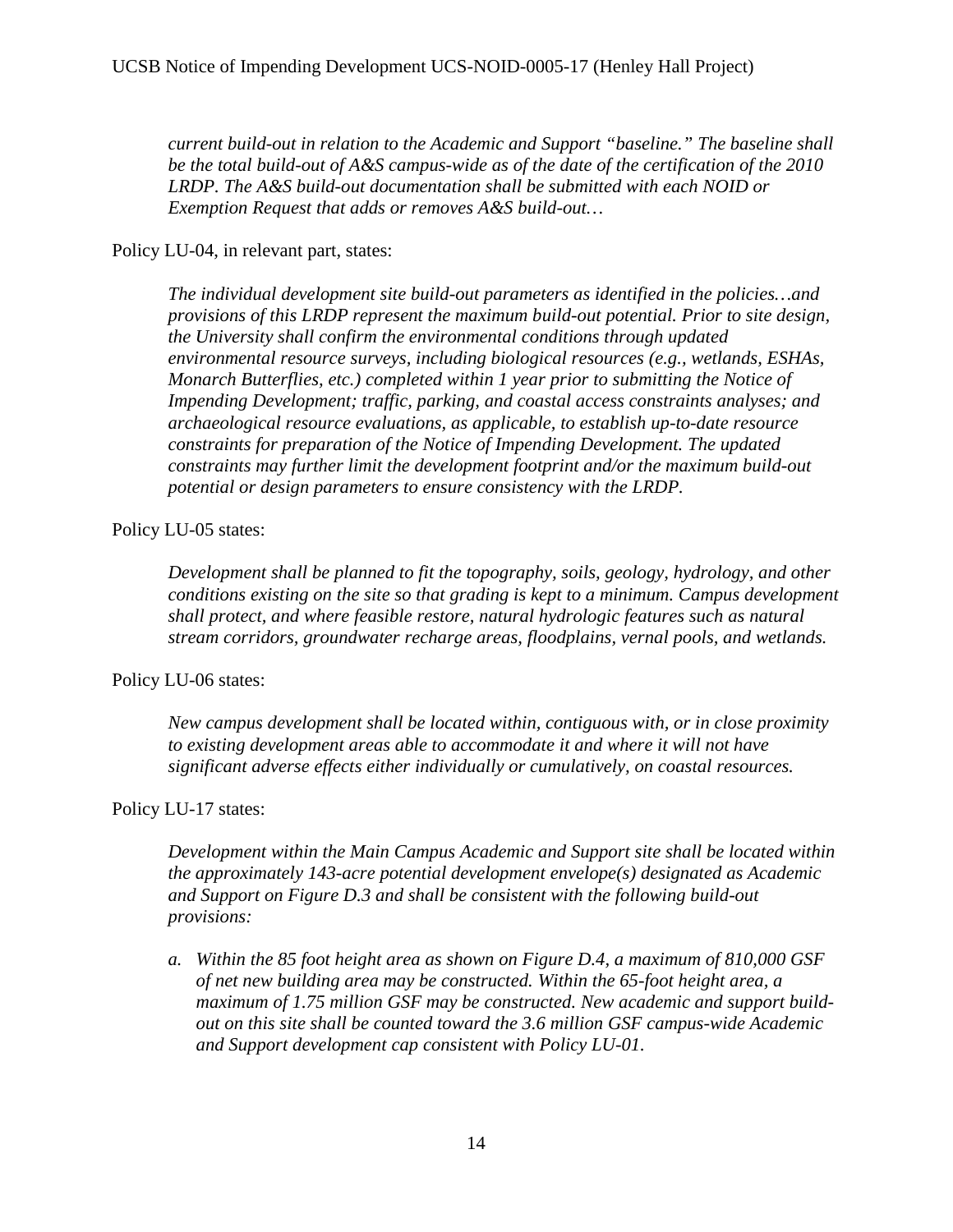*b. Development that removes, relocates, or otherwise modifies a parking lot containing designated coastal access parking spaces requires further review as an LRDP amendment as outlined in Policy TRANS-14.* 

#### Policy PA-12 states:

*Motor vehicle traffic generated by new development shall not restrict or impede public access to or along the coast by exceeding the roadway capacity of existing coastal access routes on Campus. Should any proposed development significantly impact the roadway capacity of existing coastal access routes on Campus, the University shall implement or pay its fair share of costs to the City of Goleta and/or County of Santa Barbara to implement improvements to roadways and intersections or other traffic control measures necessary to mitigate the impacts.*

#### Policy TRANS-06 states:

*The University shall provide additional bicycle parking facilities as part of all campus building projects. The University shall periodically survey campus bicyclists (at a minimum before undertaking the environmental review of significant projects) to determine the kinds and locations of bicycle facilities and other bicycle support features (such as bus access for bicyclists, securable bicycle lockers, etc.) that are most needed. The University shall incorporate the requested features in new campus development projects to the maximum extent feasible. The University shall additionally provide bicycle parking facilities near public coastal accessways and trails, where appropriate, to support public access opportunities while ensuring adequate protection of sensitive resources. The bicycle features shall be indicated on the campus visitor's map upon construction. The University shall identify the requisite bicycle parking facilities as part of the Notice of Impending Development submittal for all significant new campus development proposals.* 

Policy TRANS-16, in relevant part, states:

*Where new development would remove existing commuter or residential parking, the NOID for the project must account for the removed spaces and identify where the removed spaces can either be accommodated in existing campus parking facilities or where new spaces will be built to replace the lost spaces…* 

Policy TRANS-17, in relevant part, states:

*…D. The University shall evaluate commuter parking supply and demand for each new development that has an impact on commuter parking. Any development that reduces commuter parking supply shall demonstrate that adequate commuter parking capacity still exists, or will exist prior to occupancy of the development, for campus commuters in general, as part of the NOID submittal (as determined in subparagraph "E" below.) Where the proposed development contributes to the use of commuter parking, commuter parking supply shall not be deemed adequate for the development if the parking surveys*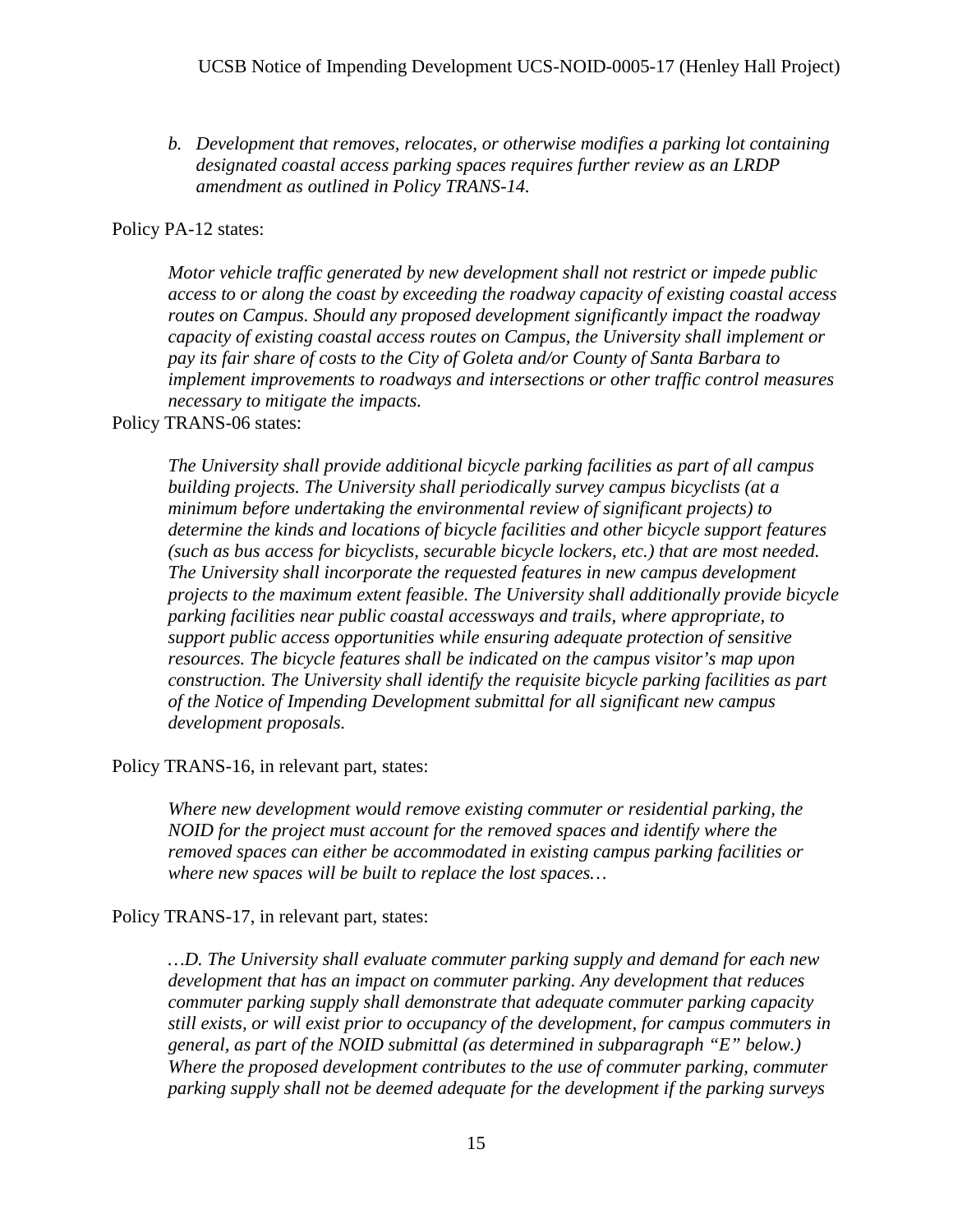*demonstrate 85% occupancy, or greater, for commuter parking within a 10-minute walk of the proposed development.* 

Policy PS-01, in relevant part, states:

*In recognition of the need to conserve and manage its water resources to achieve the LRDP land use planning objectives, the University shall implement a water conservation program as follows:* 

*A. Water consumption in existing and new development shall be minimized by using the best available water-conserving plumbing fixtures.* 

*B. Landscaping practices shall minimize potable water use by: planting locally native plant species and/ or non-invasive, drought tolerant species; using reclaimed water for landscaping to the maximum extent feasible; designing efficient irrigation systems that use the minimum amount of water necessary for the applicable landscaping; and maintaining and managing irrigation systems to ensure continued water efficiency.…*

Policy PS-03, in relevant part, states:

*For development that requires a water supply, at the time of NOID submittal the University shall provide sufficient water conservation, efficiency, and supply management strategies to factually support a projection of adequate permanent future supplies for the life of the entire development. To minimize impacts to the long-term water supply, each new development shall offset the development's anticipated potable water use in accordance with the following hierarchy. Notwithstanding the availability of GWD water supplies, the following water conservation measures shall be implemented to the maximum extent feasible… prior to reliance on GWD's potable water supply:* 

*A. Maximum feasible incorporation into the proposed project plans of water conservation and efficiency measures, and reclaimed water use measures.*

*B. Increased campus water conservation and efficiency measures, and increased campus reclaimed water use to reduce campus potable consumption, such as for irrigation, use in toilets, and in industrial applications.* 

*C. Further development enhanced reclaimed water systems on campus to utilize reclaimed water for industrial applications such as cooling towers to reduce potable consumption.* 

*D. New uses of reclaimed water on campus as technology as systems become available.*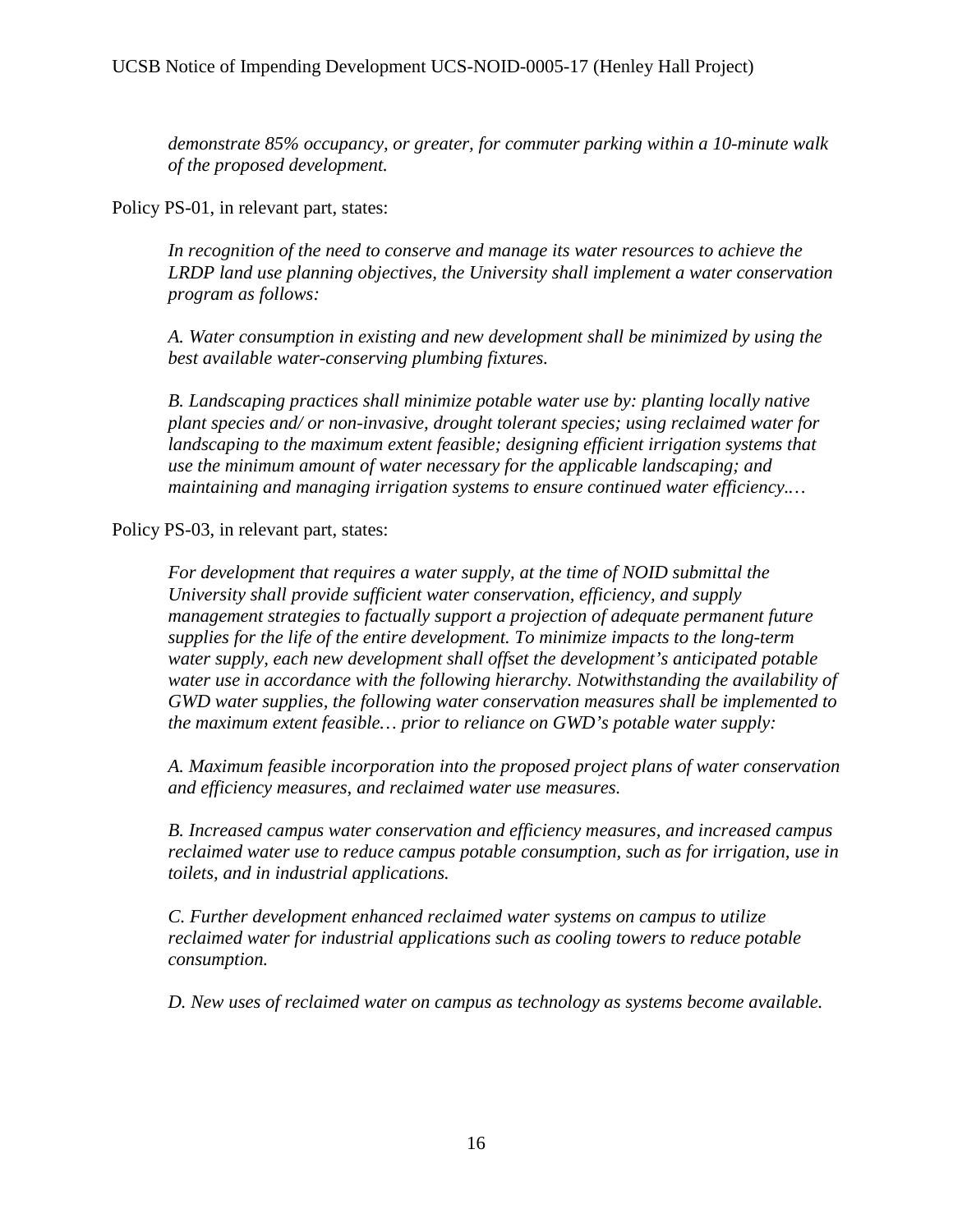PS-04 states:

*A project-specific water availability analysis shall be provided for each proposed development that requires water input and shall be submitted with the Notice of Impending Development. At the time a new campus building is proposed, and before environmental review is complete, the University shall meet with GWD and ascertain that permanent potable water supplies of the quantity needed to serve the proposed development are available from the District as part of the water availability analysis. The water availability analysis shall include but not be limited to the following information:* 

*(1) a description of cumulative campus development (existing and approved);* 

*(2) cumulative water use (for existing and approved development), including use by University-owned facilities occupied or operated by third parties (such as food service or other vendors, affiliated or independent research programs and institutes, summer programs and camps using University-owned facilities, etc.) and outdoor recreational facilities, landscaping, habitat restoration sites (such as Ocean Meadows), open space and habitat management, and the Coal Oil Point Reserve;* 

*(3) an estimate of the remaining quantity of water supply available to the University within the University's 945 AFY planning threshold (which, depending on development location, would be served by a portion of one of the University's three existing allotments from Goleta Water District, including the 945 AFY available campus-wide, the 200 AFY available at North Campus, and the 66 AFY available at Devereux School) establishing the maximum amount of potable water needed to fully serve the 2010 LRDP build-out;* 

*(4) the estimated quantity of potable water necessary to serve the proposed development;* 

*(5) an analysis of year-to-year compliance with campus conservation goals articulated in the 2013 Campus Water Action Plan approved by the Regents of the University of California, and as updated by the Regents from time to time;* 

*(6) a cumulative regional assessment of water supply and demand within the Goleta Water District's (GWD) boundaries. This assessment shall include a narrative of any changes to GWD's cumulative water supply and demand setting. UCSB shall install additional water meters at existing development where feasible and necessary to generate sufficient data to prepare the annual report and to document compliance with conservation goals. All new development shall include water meters and sub-meters where practicable.*

The proposed project site is located within a potential development area designated for academic and support uses, as shown on Figure D.3 of the LRDP. The project site is also located within an area with a building height restriction of 65 feet, as shown on Figure D.4. Policy LU-17 states that a maximum of 1.75 million gross square feet (GSF) may be constructed within the 65-foot height area on the Main Campus, and all new academic and support build-out shall be counted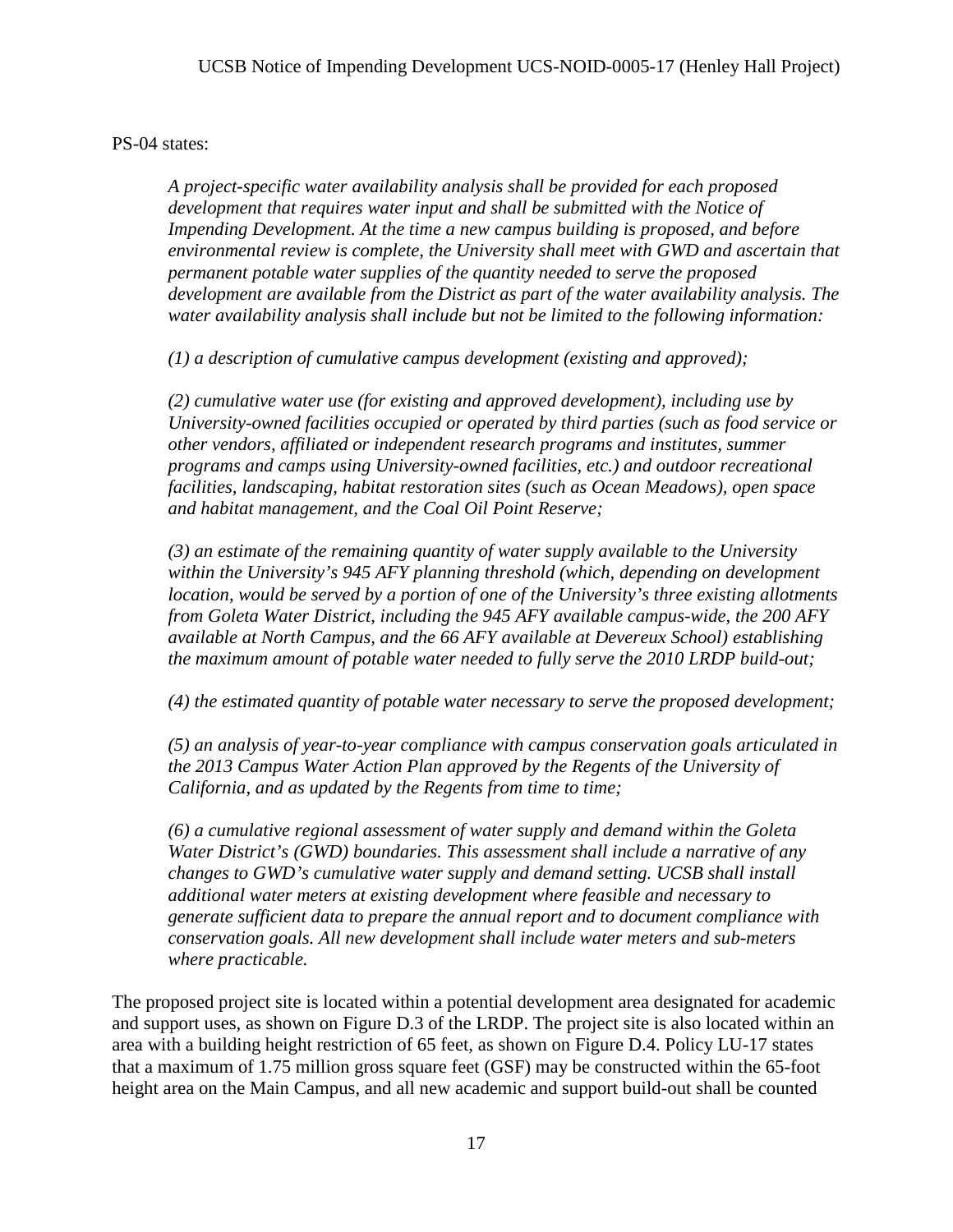toward the 3.6 million GSF campus-wide Academic and Support development cap consistent with Policy LU-01. In conformance with Policy LU-01, UCSB submitted a running account of the existing and proposed campus-wide GSF with the subject NOID. The running account of GSF shows that there has been a decrease of 3,732 GSF of total development due to a greater number of building demolitions than building construction since the certification of the 2010 LRDP in November 2014. If Henley Hall is built, the new total GSF in the 65-foot height area since certification of the LRDP in 2014, would be 50,593, while the total academic and support development build-out over the entire campus would be 45,536 GSF. This would leave 3,554,464 GSF remaining academic and support GSF.

In addition to limiting the total GSF developed on campus, Policy LU-06 requires new development to be located within, contiguous with, or in close proximity to existing development and where it would not have significant adverse effects, either individually or cumulatively, on coastal resources, while Policy LU-05 requires that grading for new development be kept to a minimum. The proposed project would be located on an existing developed parking lot, and would be directly adjacent or in close proximity to other buildings on campus. Land uses in the vicinity of the project site are generally academic and support uses, such as classrooms, lecture halls, laboratories, and offices. Moreover, the proposed development will be consistent with the density and character of the surrounding area on campus, which is developed with multiple, large-scale academic buildings. Due to the fact that the proposed project site is an existing, relatively flat parking lot, a minimal amount of grading will be necessary to construct the proposed building. UCSB proposes to conduct 500 cu. yds. of cut and 1,200 cu. yds. of fill, which would require 700 cu. yds. of imported soil. A total of 1,700 cu. yds. of grading would be required for the proposed project.

The LRDP also contains provisions regarding new development's impact on public access and transportation on campus. Policy PA-12 requires motor vehicle traffic generated by new development to not exceed the roadway capacity of existing coastal access routes on Campus so as not to restrict or impede public access to or along the coast. UCSB analyzed traffic trip generation and parking for the proposed project and estimated that 17 new peak-hour trips would be generated. UCSB's analysis determined that an increase in approximately 17 new trips would not result in an impact to campus roadways and would not impede public access to or along the coast. Further, in order to make alternative modes of transportation accessible for students and faculty, Policy TRANS-06 requires the University to provide bicycle parking in all new campus development. The proposed project would provide 150 new bicycle parking spaces on the project site, and the bicycle parking area would be located adjacent to the existing bicycle path on the south side of the project site.

Additionally, Policies TRANS-16 and TRANS-17 address commuter parking on campus and require the University to identify where removed parking would be accommodated as well as demonstrate that adequate commuter parking capacity still exists when any development reduces commuter parking supply. Parking Lot 12 has a total of 269 spaces. The Henley Hall project would remove 118 parking spaces, which would leave 151 spaces remaining. The remaining spaces include 87 spaces designated for faculty and staff, 35 faculty only spaces, 18 ADA/Vanaccessible spaces, 2 loading zones, 6 meters, 2 restricted spaces, and 4 spaces for service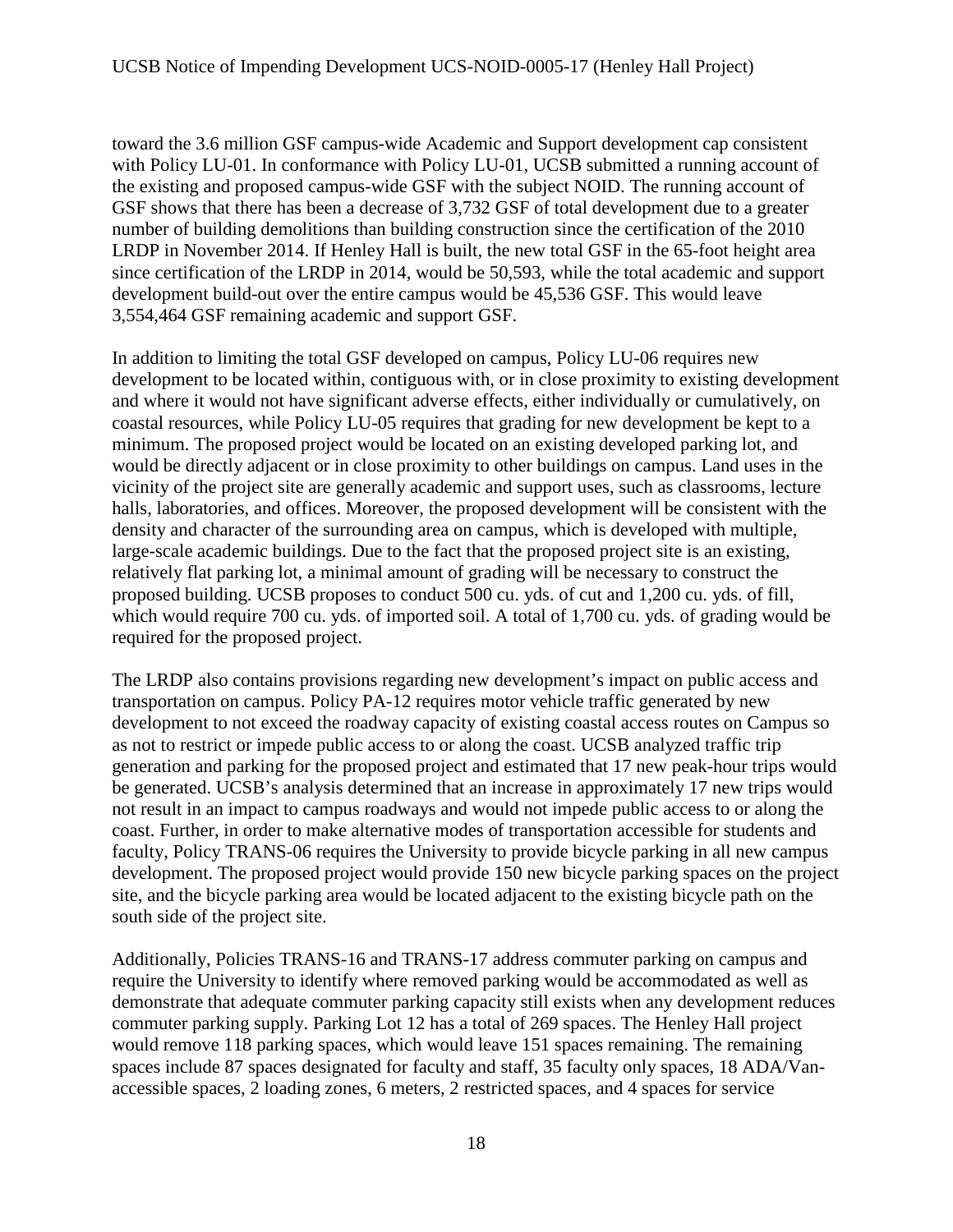vehicles. Since it is estimated that approximately 37 new people would be on campus due to the project, UCSB has estimated that approximately 155 spaces would be required to avoid impacts from the loss of parking and the increase in parking demand. The need to replace 155 vehicle spaces is a conservative estimate, since it does not take into account the use of alternative transportation, such as biking, taking the bus, or carpooling.

Policy TRANS-17 requires the University to conduct monitoring of the occupancy of commuter parking spaces for the entire campus during the peak use of commuter parking a minimum of once per Fall, Winter, and Spring quarters. Parking surveys were conducted during Fall 2016 and Spring 2017, but due to staff error, a parking survey was not conducted during the Winter quarter of the 2016/2017 academic year. Per subsection D of TRANS-17, where proposed development contributes to the use of commuter parking, commuter parking supply shall not be deemed adequate for the development if the parking surveys demonstrate 85% occupancy, or greater, for commuter parking within a 10-minute walk of the proposed development. Two parking structures (Structures 10 and 18) and one parking lot (Lot 16) are within a 10-minute walk of the project site. The parking survey results show that Structure 10 had an average 75% occupancy rate for the Fall and Spring quarters, while Structure 18 had an average 65% occupancy rate in the Fall and an 85% occupancy rate for three of the four levels in the Spring. The top level of Structure 18 was closed due to the installation of solar panels during the Spring quarter. Therefore, the total average occupancy for Structure 18 during the Spring quarter would likely have been less than 85% if the top level had been open. Parking Lot 16 had an overall average occupancy of 66%. During the Spring quarter survey, approximately 90-188 parking spaces were available in Structure 10, 87-225 parking spaces were available in Structure 18, and 70-175 spaces were available in Lot 16. The Spring survey results demonstrate that even on higher occupancy days, there would be adequate commuter parking within a 10-minute walk to the project site to accommodate the 155 parking spaces required for the project. Therefore, the proposed project is consistent with TRANS-16 and TRANS-17.

In addition to the land use, public access, and transportation policies for new development, the LRDP requires the University to manage and conserve its water resources throughout all development on campus. Policies PS-01 and PS-03 require water consumption to be minimized through the use of the best available water-conserving plumbing fixtures, efficient irrigation systems, the use of native and/or non-native, drought-tolerant plant species, and the use of reclaimed water for landscaping. Low-flow plumbing fixtures, the use of recycled water for irrigation and toilet flushing, a native and non-native, drought-tolerant planting palette, and a water conserving irrigation system have all been incorporated into the proposed project in order to reduce the project's water consumption.

Additionally, UCSB submitted a project-specific water availability analysis in compliance with LRDP Policy PS-04. Using data from the Goleta Water District (GWD), the University estimated the project's potable water demand would be approximately 9.3 acre feet per year (AFY). UCSB currently holds a permit with GWD for use of 953 AFY of water on the Main Campus and West Campus Family Housing. In the 2015/2016 fiscal year, UCSB used a total of 526 acre feet of potable water on Main Campus and West Campus Family Housing. UCSB also estimates that an additional 91.5 AFY of water demand would result from reasonably foreseeable development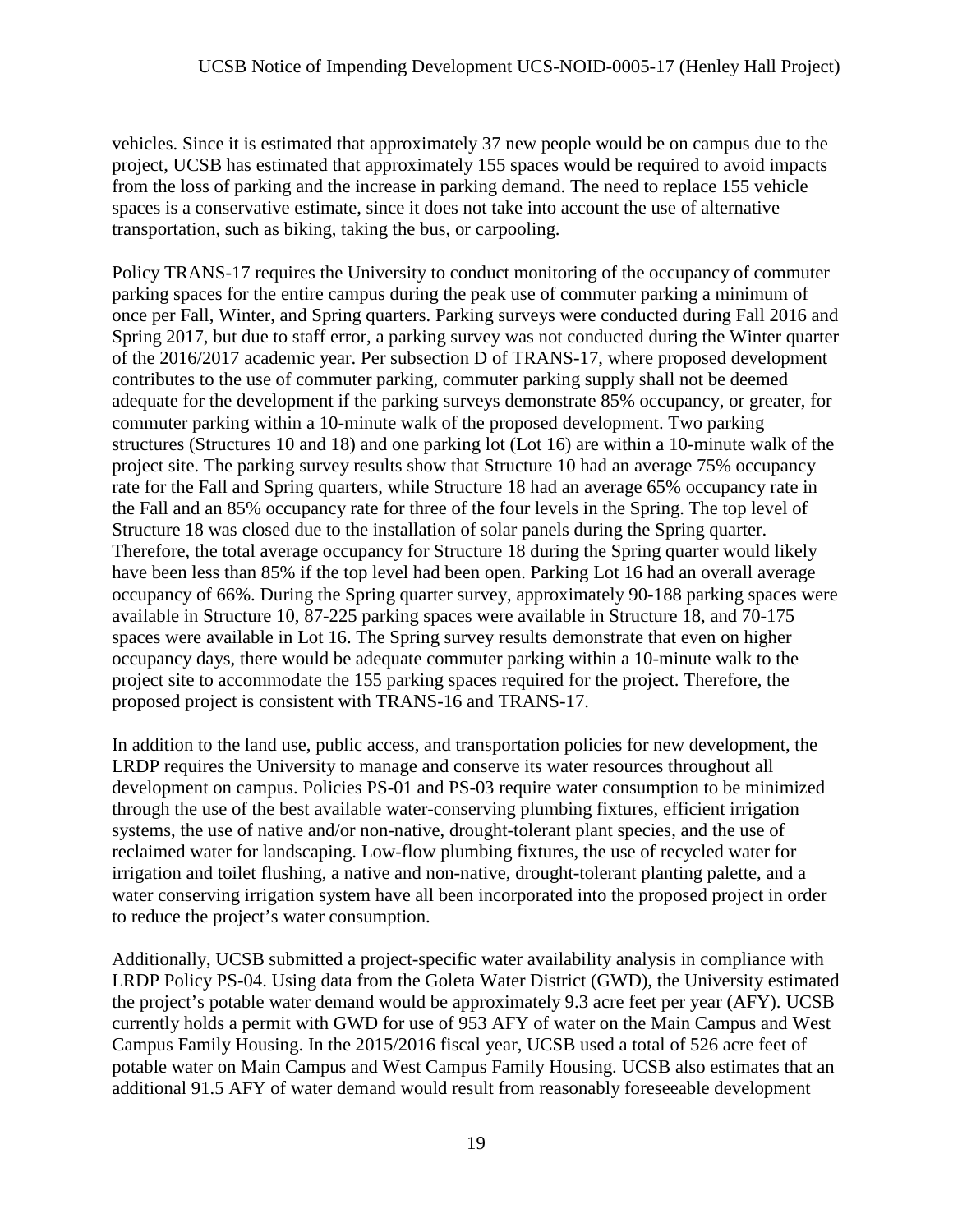projects at the University. After deducting the cumulative proposed project and foreseeable development water demand and the 2015/2016 water usage from the GWD permitted amount, approximately 326 AFY would remain available to UCSB under the requirements of the GWD permit. Furthermore, under normal conditions, GWD has an average water supply of 16,472 AFY. However, actual water availability varies from year to year based on weather and a number of other factors, as does water demand. GWD anticipates the potable water supply for the 2017/18 fiscal year to be 13,886 AF. Water demand during the 2015/16 fiscal year (the most recently reported fiscal year) was 10,739 AF. Given the general surplus between GWD's current supply and demand data, the quantity of UCSB's unused water right allocation, and Henley Hall's projected water demand of 9.3 AFY, the Commission finds that there is an adequate potable water supply to serve the proposed project consistent with the water supply policies of the LRDP.

For the above reasons, the Commission finds the subject NOID is consistent with the land use, public access, transportation, and water resources policies of the LRDP.

# **2. Environmentally Sensitive Habitat Area and Coastal Waters**

The LRDP contains several policies regarding the protection of sensitive habitat areas and coastal waters. Section 30240 of the Coastal Act, which is incorporated into the University's certified LRDP, states that environmentally sensitive habitat areas (ESHA) shall be protected against any significant disruption of habitat values and that development in areas adjacent to ESHA shall be sited and designed to prevent impacts that would significantly degrade such areas. ESHA are defined as areas in which plant or animal life or their habitats are either rare or especially valuable because of their special nature or role in an ecosystem and which could be easily disturbed or degraded by human activities and developments. Section 30231 of the Coastal Act, incorporated in the LRDP as well, mandates that the biological productivity and quality of coastal waters be maintained and, where feasible, restored through measures, such as controlling runoff, preventing depletion of groundwater supplies and substantial interference with surface water flow, encouraging wastewater reclamation, and maintaining natural vegetation buffer areas that protect riparian habitats. Additionally, the LRDP contains several polices that address sensitive habitat areas and the water quality of coastal waters.

Policy ESH-07 states:

*Construction noise levels shall not exceed state standards of 65dB(A) at property lines except at Coal Oil Point Reserve where the maximum allowable construction sound levels shall be more restrictive and shall not exceed 60 decibels on the A-weighted scale.*

Policy ESH-11 states:

*The use of any noxious and/or invasive plant species listed as problematic, a 'noxious weed' and/or invasive by the California Native Plant Society, the California Exotic Pest Plant Council, the State of California or the U.S. Federal Government shall be prohibited in all campus landscaping.*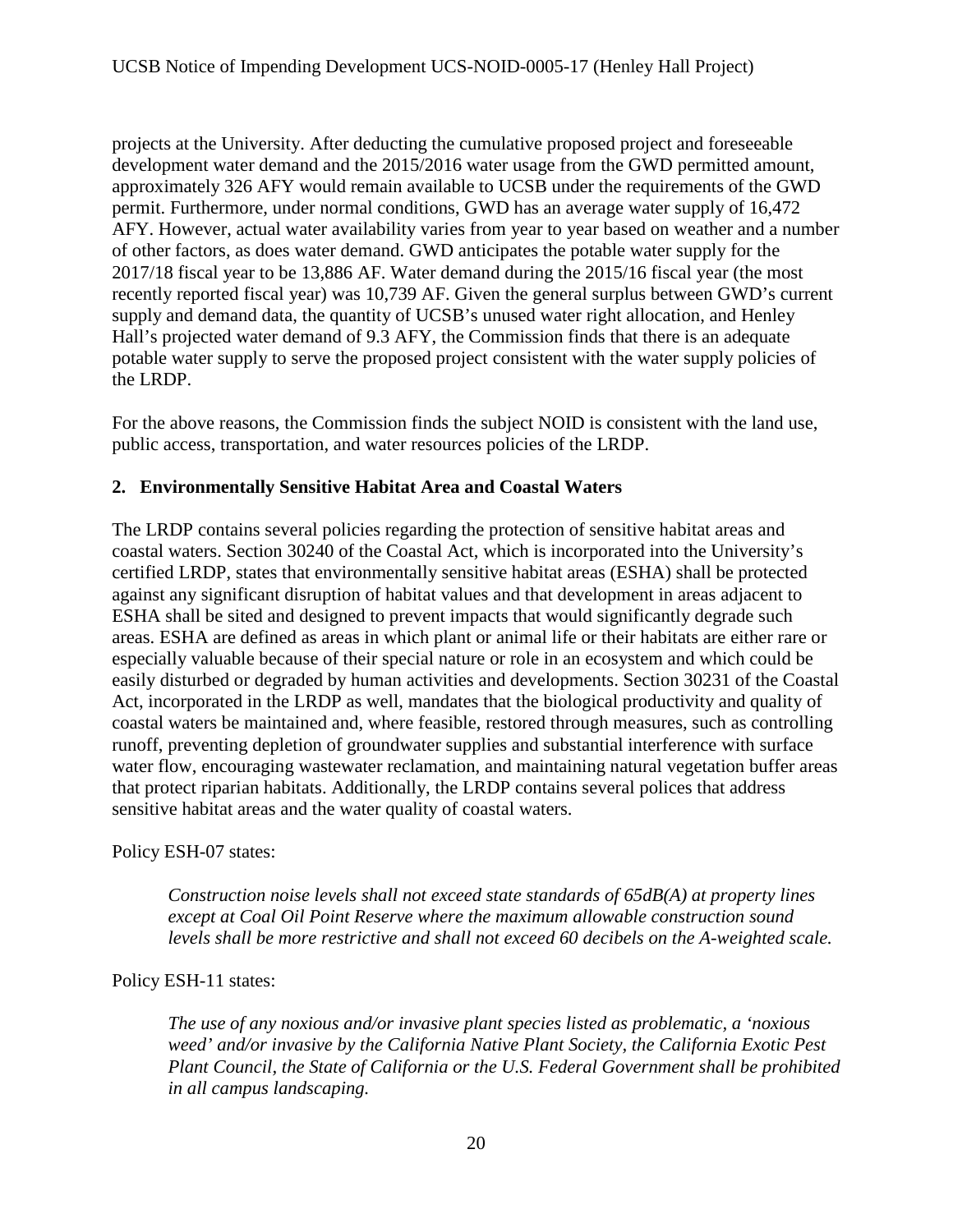Policy ESH-15, in relevant part, states:

*The University shall replace and/or retrofit all outdoor lighting within ten (10) years following the date of effective certification of the 2010 LRDP to minimize the campus lighting footprint/ envelope consistent with the following:…* 

*C. All outdoor lighting shall be designed to avoid, or minimize to the maximum extent feasible, all forms of light pollution, including light trespass, glare, and sky glow, and shall at a minimum incorporate the following:* 

*1. Best available visor technology to minimize light spill and direct/focalize lighting downward, toward the targeted area(s) only;* 

*2. The minimum standard (pole) height and height of the light mounting necessary to achieve the identified lighting design objective;*

*3. The best available technology and a lighting spectrum designed to minimize lighting impacts on sensitive species and habitat; and* 

*4. Measures to minimize light trespass onto ESHA and open space areas…* 

*F. Development with an outdoor lighting component shall comply with the standards set forth in Subparagraph C of this policy. In addition, the NOID for each development with an outdoor lighting component shall implement a portion of the Outdoor Lighting Replacement and Retrofit Program consistent with the provisions of Subparagraph B above. Prior to the approval of the Outdoor Lighting Replacement and Retrofit Program, each NOID with an outdoor lighting component shall include outdoor lighting retrofits/replacements in the nearest feasible location(s) to the proposed development. The NOID shall include a lighting plan and lighting specifications that identify the location of lights, the light fixture type, the light spectrum/bulb, the direction of light, and any special measures or treatments to control light spill for all on-site and off-site replaced/retrofitted outdoor lighting. The replacement schedule/map shall be updated and submitted in support of each NOID to track the progress of the Program implementation.* 

Policy ESH-19, in relevant part, states:

*Development adjacent to an ESHA shall be sited and designed to minimize impacts to habitat values and sensitive species to the maximum extent feasible. A native vegetation buffer shall be required between the development and the ESHA to serve as transitional habitat and provide distance and physical barriers to human intrusion. The buffer shall be of a sufficient size to ensure the biological integrity and preservation of the ESHA. The minimum buffer (setback) from an Environmentally Sensitive Habitat Area or freshwater wetland shall be 100 feet from the outermost edge of the ESHA or wetland, except as specifically authorized by the Commission in Policy ESH-33 and Policy ESH-31….*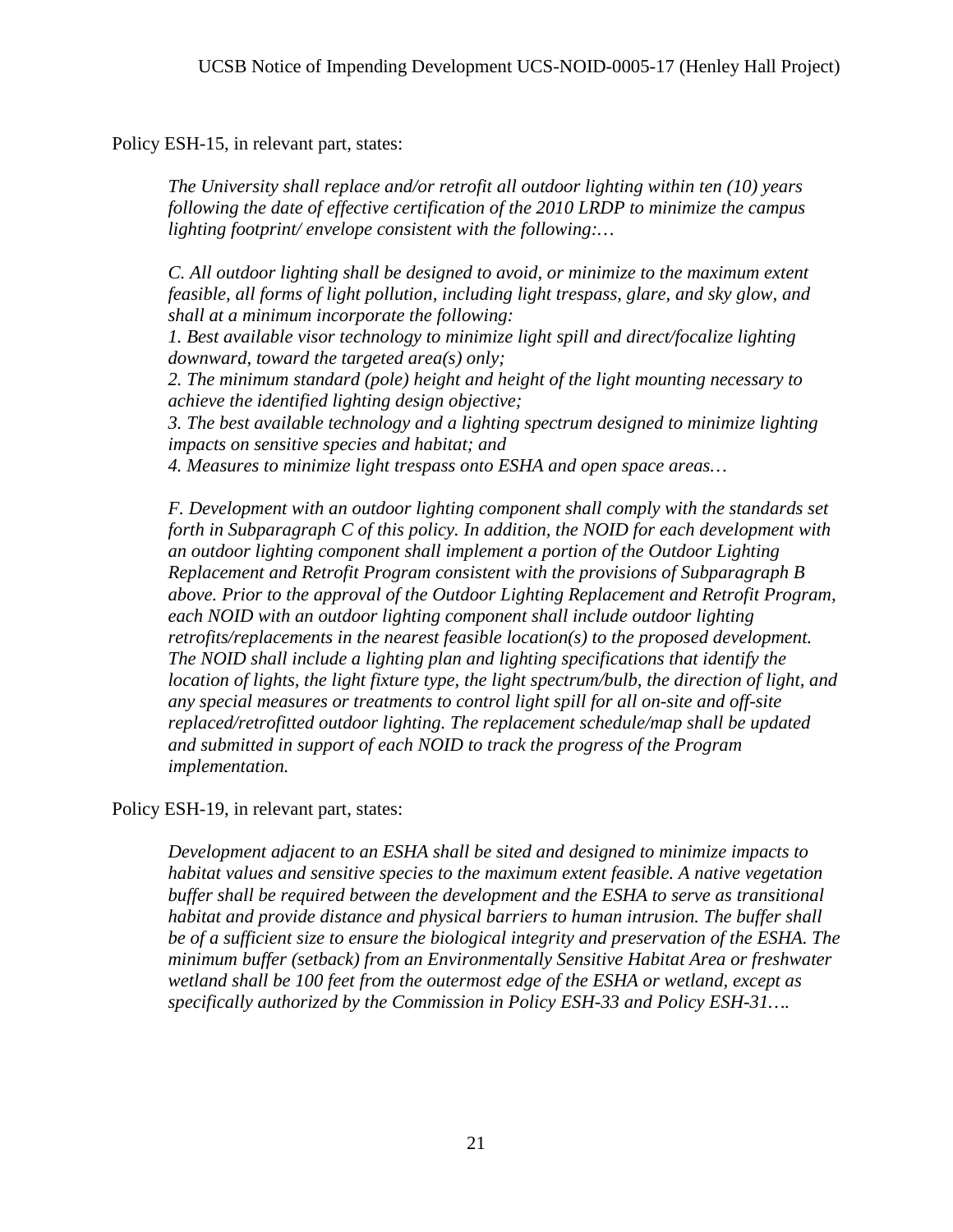Policy ESH-25 states:

*The biological productivity and the quality of campus wetlands, including Storke Wetlands and Devereux Slough, shall be maintained and, where feasible, restored.* 

Policy ESH-28, in relevant part, states:

*…B. All tree trimming and tree removal activities, including trimming or removal that is exempt from the requirement to obtain a Notice of Impending Development, shall be prohibited during the breeding and nesting season (February 15 to September 1) unless the University, in consultation with a qualified arborist, determines that: 1. Immediate tree trimming or tree removal action by the University is required to protect life and property of the University from imminent danger, authorization is required where such activity would occur in ESHA or Open Space through an emergency permit, 2. Trimming or removal of trees located outside of ESHA or Open Space areas during June 15 to September 1, provided where a qualified biologist has found that there are no active raptor nests or colonial birds roosts within 500 feet of the trees to be trimmed or removed, or* 

*3. Is part of a development or redevelopment approved pursuant to a Notice of Impending Development.…* 

Policy ESH-32 states:

*ESHA buffers and wetland buffers shall be planted with locally native species that are appropriate to protect and enhance the adjacent ESHA or wetland.* 

Policy ESH-40, in relevant part, states:

*…Campus landscaping shall also allow a diverse assemblage of plant species as part of the outdoor botanical classroom…* 

As previously stated, the project site is located within an existing developed parking lot on the Main Campus, and the site does not contain any ESHA. The certified 2010 LRDP identifies ESHA along the North Bluff, approximately 80 ft. north of the project site, and across Mesa Road. Much of the North Bluff in this location was restored as part of the mitigation for the realignment of Mesa Road in the 1990s, which was approved as an amendment to the LRDP. The portion of the proposed project site that is within 100 ft. of the North Bluff ESHA includes native landscaping, bioswales, and pedestrian hardscape features. The proposed structure itself is a minimum of 100 ft. from the North Bluff ESHA. The North Bluff is an 18-acre area directly north of Mesa Road, and is unique because it contains the only coast live oak woodland on campus and represents a much larger historical oak woodland that existed prior to development of the area. In addition to restoration of the oak woodland at this site, coastal sage scrub vegetation is also actively being restored. Beyond the North Bluff lies the Goleta Slough, which is approximately 250 ft. from the project site. Although development activities are not proposed to occur in ESHA, the construction of new development has the potential to adversely impact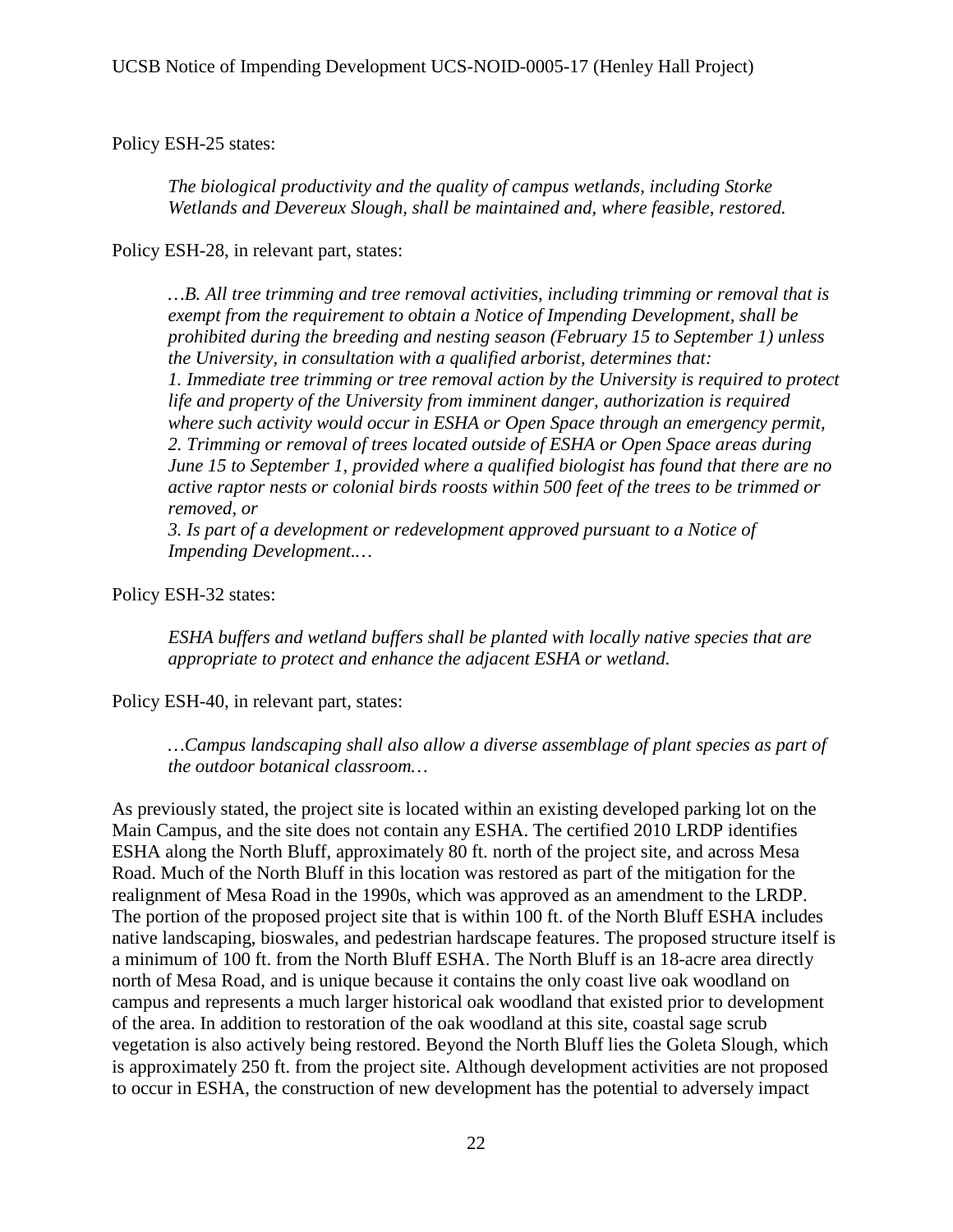nearby ESHA, coastal waters, and sensitive species through disturbance from noise and light pollution, sedimentation due to erosion during construction, polluted runoff once the project is complete, as well as directly impact sensitive bird species through the removal of trees used for nesting and/or roosting or bird strikes on the building itself.

UCSB proposes to adhere to Policy ESH-07 during construction in order to minimize noise disturbance on the nearby ESHA. UCSB also proposes to minimize structural lighting to avoid glare and light pollution that may otherwise potentially impact the North Bluff habitat. The existing parking lot already contains security lighting, and the heavily travelled Mesa Road, which separates the North Bluff from the project site, is lit at night as well. Thus, the presence of the structure at this location will not adversely alter existing lighting and noise patterns on this portion of Main Campus. Furthermore, the proposed exterior lighting for Henley Hall would consist primarily of safety and security lighting adjacent to the building and along pedestrian paths. All proposed outdoor lighting would be shielded and directed downward and would provide the minimum amount of light necessary for adequate safety and security. Additionally, three outdated lights identified for replacement or retrofit in UCSB's certified Outdoor Lighting Replacement and Retrofit Program currently exist on the project site. These lights would be removed through the project; however, four other outdated lights within Parking Lot 12 would remain, since they are not within the project site and UCSB has not proposed to have them replaced or retrofitted. Policy ESH-15, however, requires all NOIDs with an outdoor lighting component to include replacement or retrofit of outdated lights within the project vicinity. Therefore, in order for the project to be consistent with Policy ESH-15, [Special Condition 5](#page-9-0) requires the University to replace or retrofit the remaining lights identified in the Outdoor Lighting Replacement and Retrofit Program in Parking Lot 12.

The proposed project also includes removal of 12 trees, including two eucalyptus and 10 ornamental landscape trees. Although the trees proposed to be removed are non-native, they still have the potential to provide habitat for sensitive bird species. Therefore, it is necessary to ensure that potential impacts to nesting bird species are avoided during tree removal activities. [Special Condition 3](#page-5-1) requires that a qualified environmental resource specialist shall conduct preconstruction bird surveys to determine whether nesting or breeding behavior is occurring within 500 feet of the project site should tree removal activities occur during the bird breeding season between February 15 and September 1, as consistent with Policy ESH-28. Further, Special Condition 3 requires that a qualified environmental resources specialist be present during all tree removal activities and shall require the University to cease work should any breach in compliance occur, or if any unforeseen sensitive habitat issues arise. If significant impacts or damage occur to sensitive habitats or to wildlife species, UCSB shall be required to submit a revised or supplemental program to adequately mitigate such impacts.

Additionally, UCSB is proposing to replace the removed trees at a 1:1 ratio in accordance with the Campus Tree Trimming and Removal Program of the certified LRDP. UCSB proposes to plant 25 trees on the project site, including 10 sycamores, 1 fever tree, 1 African olive, and 12 African tulips. Policy ESH-19 requires a native vegetation buffer a minimum of 100 ft. from the outer edge of adjacent ESHA. However, compliance with the 100-ft. buffer is not feasible in this case, because Mesa Road, one of the campus' main thoroughfares, separates the project site from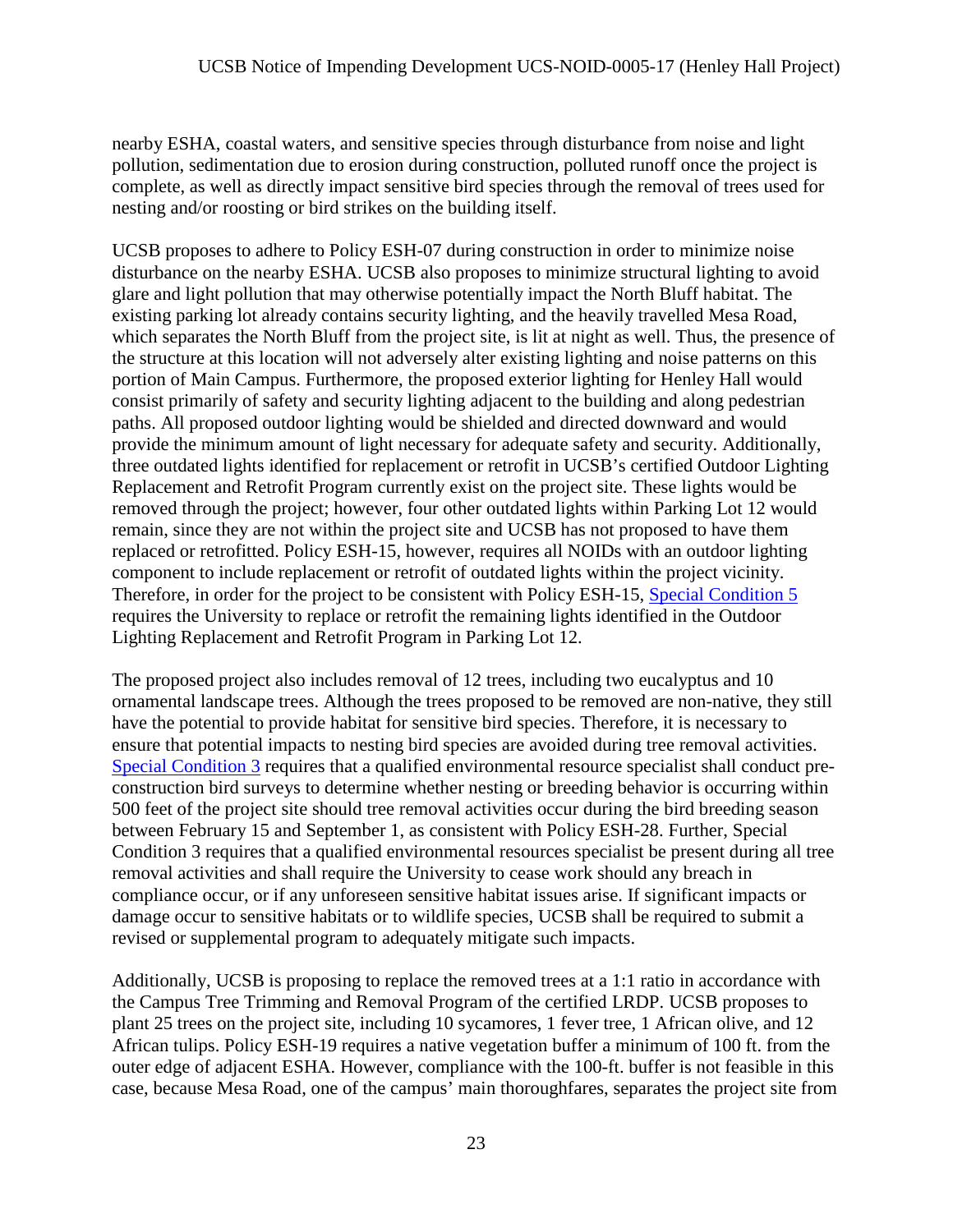the adjacent ESHA. Nevertheless, consistent with Policy ESH-19 and ESH-32, the landscaping on the north side of the building, which is within 100 ft. of the North Bluff ESHA, is proposed to be planted with all native plant species, including the 10 sycamore trees as well as native shrubs and groundcover. Policy ESH-40 also allows for a diverse assemblage of plant species as part of the outdoor botanical classroom on campus. Therefore, the remaining landscape areas on the other sides of the Henley Hall building would be planted with a mixture of native and non-native plants, and all proposed landscaping is drought-tolerant. The University's proposed landscape plan does not contain any invasive or problematic species, as is prohibited by Policy ESH-11, since invasive plants can displace native plant species and the wildlife which depend upon the native plants. Invasive plants often can also reduce the biodiversity of natural areas, because, absent the natural controls which may have existed in the plant's native habitat, invasive plant species tend to spread quickly and create a monoculture in place of a diverse collection of plant species. Therefore, to ensure that problematic or invasive species are not planted on site, Special [Condition 2](#page-5-2) requires the University to implement the proposed landscape plan.

Furthermore, Policy ESH-25 requires the biological productivity and water quality of campus wetlands to be maintained and, where feasible, restored. Pollutants commonly found in runoff associated with development have the potential to impact adjacent ESHA and coastal waters. Pollutants, such as hydrocarbons, including oil and grease from vehicles, heavy metals, synthetic organic chemicals, dirt and vegetation, litter, fertilizers, herbicides, and pesticides, can cause eutrophication and anoxic conditions resulting in fish kills and diseases, sedimentation, which increases turbidity and thereby reduces the penetration of sunlight needed by aquatic vegetation which provide food and cover for aquatic species, disruptions to the reproductive cycle of aquatic species, and acute and sublethal toxicity in marine organisms leading to adverse changes in reproduction and feeding behavior. These impacts reduce the biological productivity and the quality of coastal waters, reduce optimum populations of marine organisms, and can have adverse impacts on human health. Since the site is proposed to be converted from a parking lot to a structure with landscaping, some of the pollutant inputs, such as hydrocarbons and heavy metals from vehicles, will be reduced. Additionally, storm water discharges from the project site would be minimized due to an increase in the landscape areas on site and the reduction of 17% of the impervious surface on the site. The landscape areas are designed with bioswales that would treat storm water runoff before it either flows to the Goleta Slough or through the Main Campus storm drain and into the Campus Lagoon.

Grading activities during construction also have the potential to adversely impact the quality of coastal waters. Specifically, disturbed areas on the project site could lead to a potential increase in the volume and velocity of storm water runoff, which could cause erosion of bare soils and lead to sedimentation of the Goleta Slough or Campus Lagoon. Although the University has proposed an interim erosion control plan, the Commission finds it necessary to require [Special](#page-7-0)  [Condition 4](#page-7-0) to ensure that construction best management practices and the proposed interim erosion control plan are implemented in order to protect long-term site stability and protect water quality that would otherwise be impaired by uncontrolled runoff. Further, the University proposes to restore all areas that are disturbed by construction-related operations prior to the conclusion of construction activities.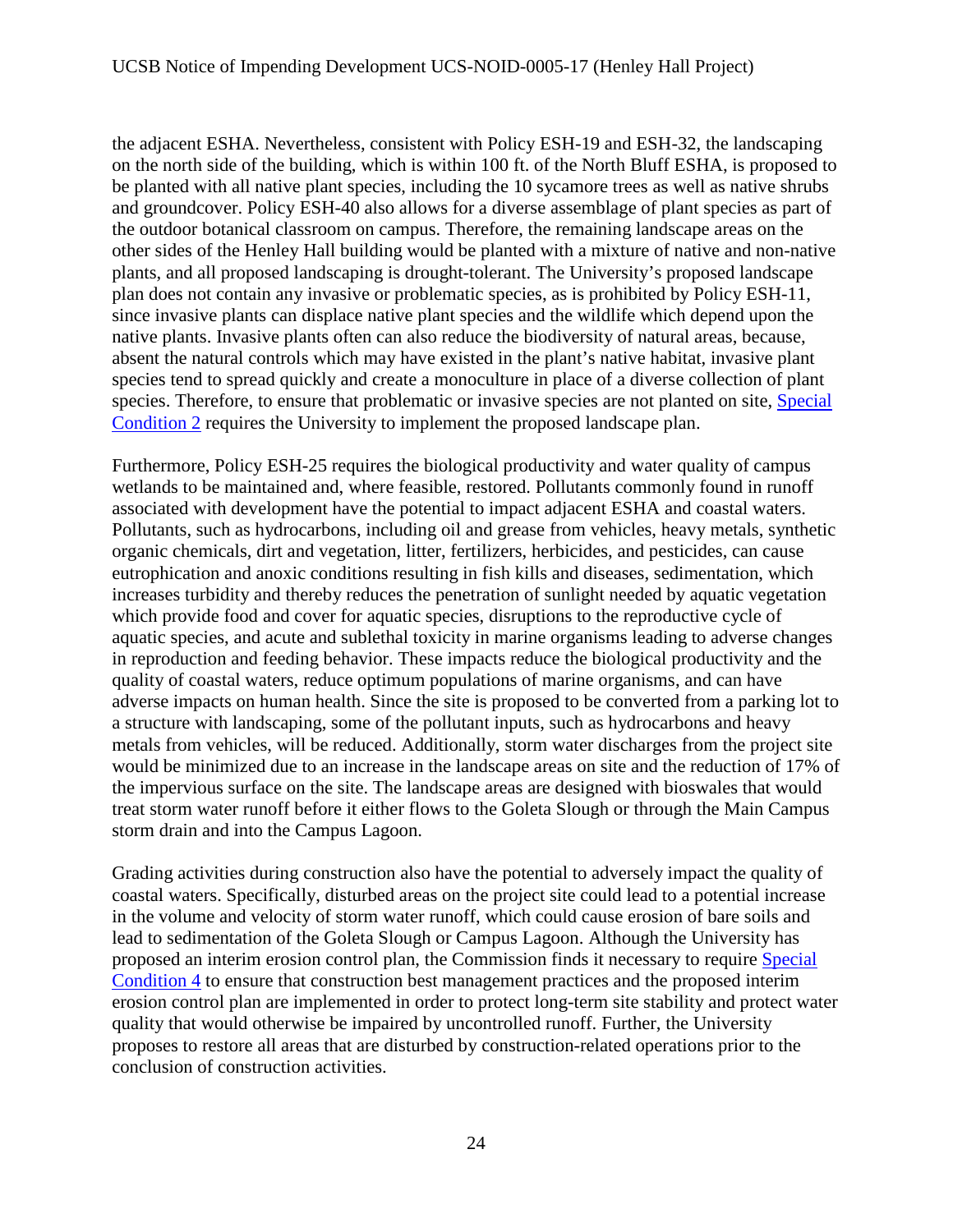In addition to the potential impacts to sensitive habitats and coastal waters, new buildings also have the potential to impact birds through bird strikes. Thus, along with siting considerations, the LRDP requires all new development to be designed and constructed according to the bird-safe building design guidelines. Among a host of requirements, the guidelines include requiring glazing treatments on windows so that they are visible to birds and reduce reflectivity, minimizing outdoor lighting, and siting trees and landscape so that the plants are not reflected on the building's surface. The proposed plans include custom glazing treatments on the building's windows, and the University has proposed to construct the building to be consistent with all of the other bird-safe building design guidelines in the certified LRDP.

Therefore, the Commission finds the subject NOID, as conditioned, is consistent with the ESHA and water quality policies of the LRDP.

# **3. Scenic and Visual Resources**

Section 30251 of the Coastal Act, incorporated by reference into the LRDP, protects visual and scenic coastal resources from cumulative impacts by providing that new development be in general conformance with the scale and character of surrounding development. The LRDP also contains several policies to protect scenic and visual resources.

Policy SCEN-01 states:

*New structures on the campus shall be in general conformance with the scale and character of surrounding development. Clustered developments and innovative designs are encouraged.* 

# Policy SCEN-03 states:

*New development shall be sited and designed to minimize adverse impacts to the greatest extent feasible on scenic resources, including places on, along, within, or visible from public viewing areas such as public parklands, public trails, beaches, and state waters that offer scenic vistas of mountains, coastline, beaches, and other unique natural features, as identified as viewpoints, scenic routes, and trails on Figure F.4. The University shall seek to enhance primary and secondary view corridors where feasible, to the ocean and scenic coastal areas shown in Figure F.4, such as by the removal of temporary buildings.* 

# Policy SCEN-04 states:

*Development shall not exceed the height limits established in Figure D.4. Height shall be measured as the vertical distance at any one point from the existing grade to the highest point of the top of the roof of the structure. The highest point shall be the coping of a flat*  roof, or peak of the ridge for a pitch or hip roof. Mechanical and electrical equipment and *solar energy systems on the roof shall not be included in the height measurement. However, mechanical equipment shall be setback as far as feasible from public roads and other viewing areas and screened by architectural features.*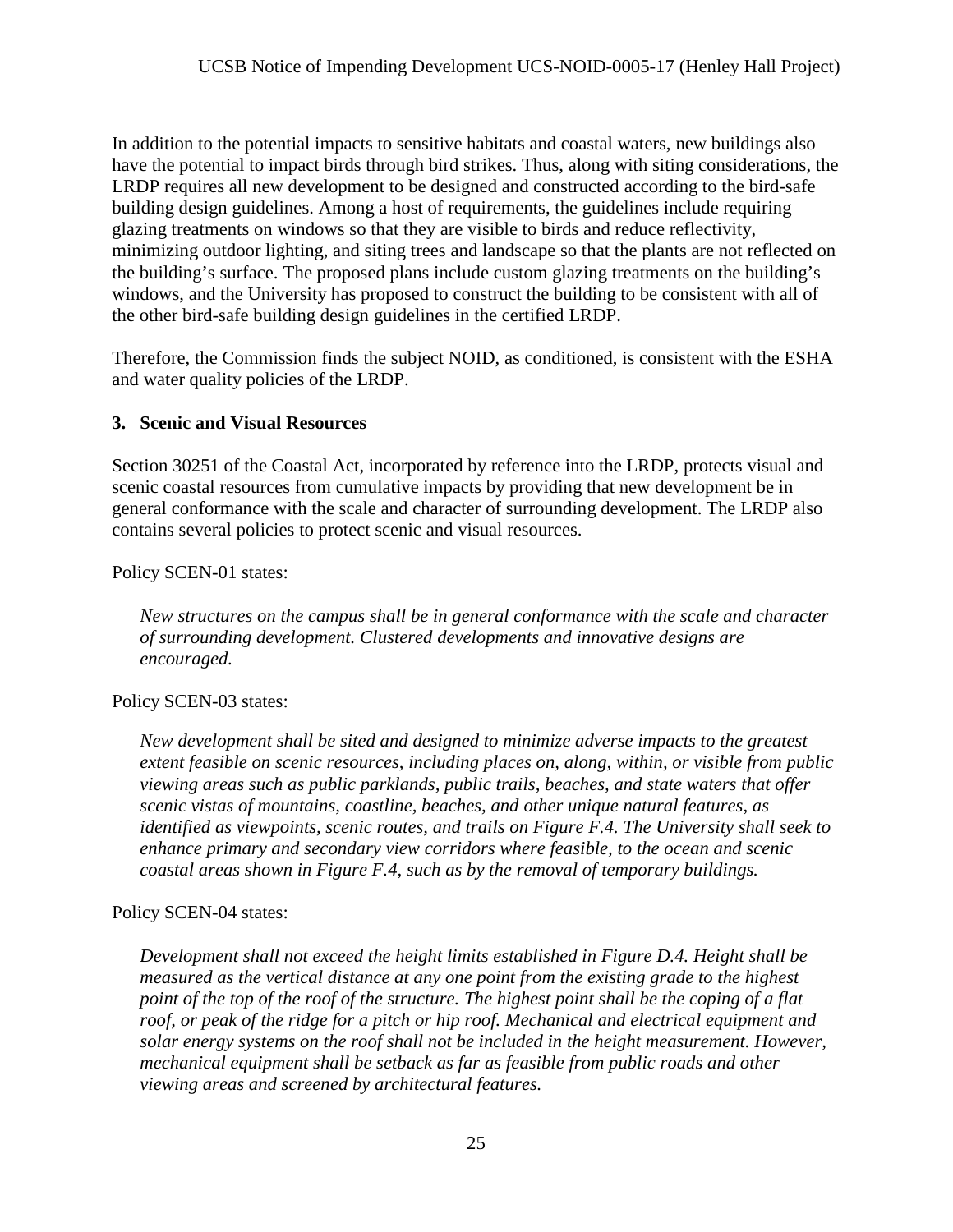#### Policy SCEN-05 states:

*Natural building materials and colors that are compatible with the surrounding landscape will be used where practical.* 

#### Policy SCEN-06 states:

*All new development shall include landscaping which mitigates the development's visual impacts. A landscape plan representing these landscape elements shall be submitted in support of the Notice of Impending Development.* 

#### Policy SCEN-07 states:

*For trees with significant scenic value, the first priority shall be to avoid tree removal where feasible. If tree removal cannot be avoided, the second priority shall be relocation of the tree. If the scenic tree cannot feasibly be retained in place, the tree removal shall be conducted and mitigated consistent with the Tree Trimming and Removal Program in Appendix 2. Where a scenic tree is located within ESHA or Open Space the tree trimming and removal shall be subject to Policy ESH-29.* 

The Henley Hall project would be constructed within an existing developed area. The closest public trail to the project site is within the North Bluff area is located at the bottom of the bluff; therefore, the project site is not visible from this trail. The project site is also within the 65-foot height area as shown on Figure D.4 in the LRDP. The proposed building height would be approximately 48 ft. from existing grade to the roofline. Per Policy SCEN-04, mechanical and electrical equipment on the roof shall not be included in the height measurement, but the equipment shall be set back as far as feasible from public roads and other viewing areas and screened by architectural features. An 11 ft. tall roof-top penthouse is proposed for the top of the building, which would screen roof-mounted equipment located near the center of the roof area. Additionally, the proposed building is consistent with heights of other nearby buildings. Phelps Hall to the south of the project site is six floors high and approximately 65 ft. tall. The Mosher Alumni House to the west is 3 stories and approximately 45 ft. tall. Therefore, the proposed building would be consistent with the LRDP's height limits for the site, Policy SCEN-04, and would be compatible with the surrounding development as well.

Policy SCEN-05 requires that natural building materials and colors be used in new development where practical in order to be compatible with the surrounding landscape. The proposed materials for the Henley Hall project consist of stucco, cement, terracotta, sandstone, and bird safe glass with fritted patterns. Additionally, consistent with Policy SCEN-06, UCSB is proposing to plant 25 trees on site, as well as vegetated swales and other landscape areas, which will surround the building and further mitigate the visual impacts from the new development. There is one designated scenic tree directly adjacent to the project site at the northeast corner of the Arts & Lectures Building. Consistent with Policy SCEN-07, this tree is proposed to be protected in place, and none of the trees to be removed are designated as scenic.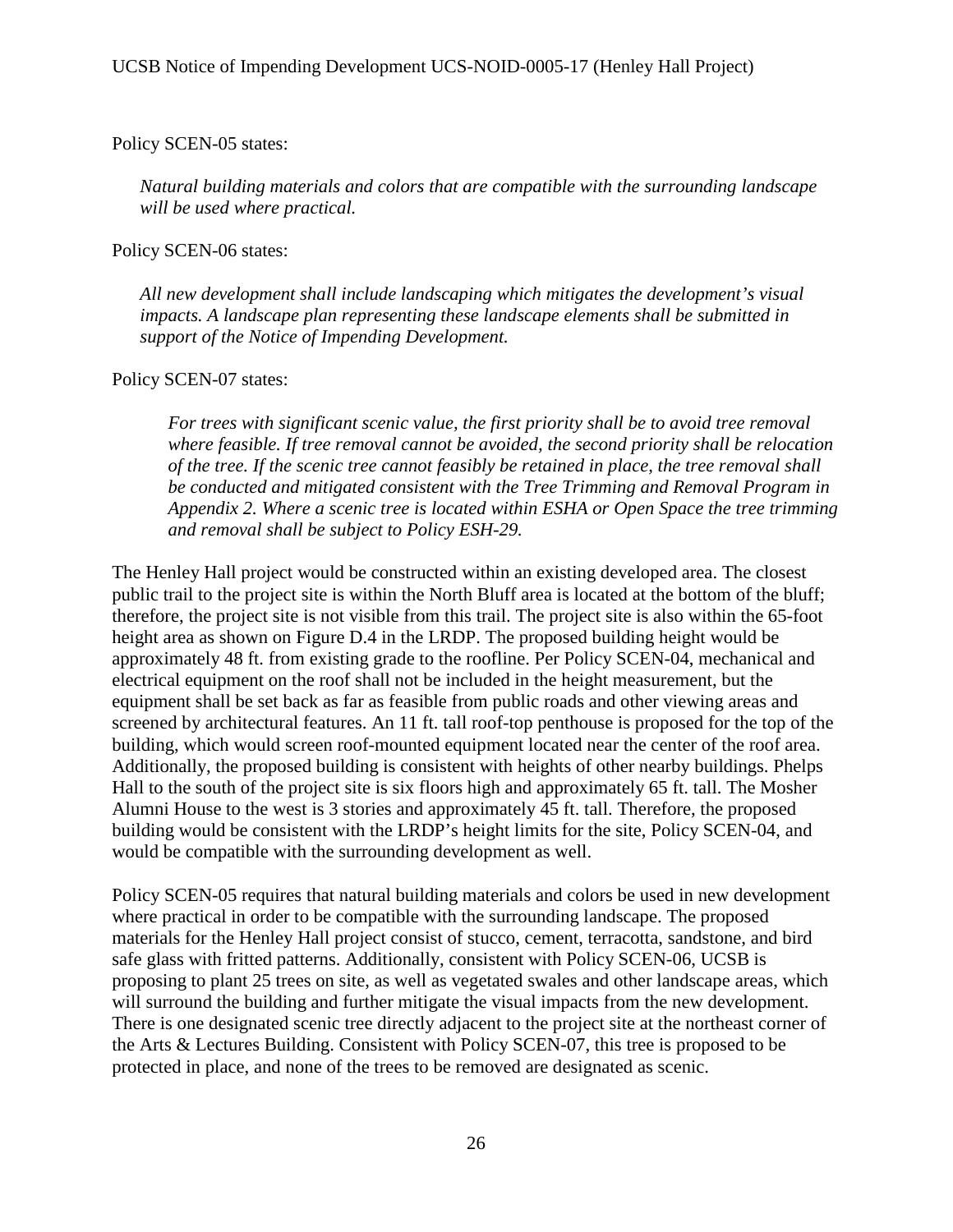Policy SCEN-03 states that new development shall be sited and designed to minimize adverse impacts to the greatest extent feasible on scenic resources, including places on, along, within, or visible from public viewing areas. Much of the Main Campus can be accessed by the general public, including parking areas, trails, pedestrian and bicycle paths, and outdoor spaces throughout the campus. Main Campus is also intended to accommodate the majority of the University's academic and support functions, including a total development cap of 2.56 million GSF. In order to serve the educational mission while protecting the campus' visual resources, the LRDP provides a land use buildout for Main Campus that allows for taller and denser development to be located at the core of the campus, while transitioning to shorter and less dense development along the perimeter. The outermost perimeter generally provides another layer of transition with lower-stature developments such as roadways, surface parking, campus landscape, buffers, and trails. In addition, Figure F.4 of the LRDP identifies significant public view points, scenic routes, and trails on Main Campus to be protected.

The proposed project is located within a designated development area of Main Campus, on the northern edge of the campus. The potential development areas on Main Campus were sited and configured to ensure that views from specific view points and public spaces were maintained. Specifically, the Main Campus is surrounded by a number of natural and visual resources, allowing for public views of the ocean, bluffs, Goleta Slough, coastal mountains, and other natural open spaces. These views are primarily obtained from public areas on and along the perimeter of Main Campus. In addition, the LRDP designates north-south and east-west view corridors which transect the entire campus, including the dense campus core. The LRDP indicates that these corridors should be enhanced where feasible. The project site is located at the northern extent of a primary view corridor identified in Figure F.4. In this case, there is very little potential for the corridor to be enhanced due to the presence of significant existing campus development, Phelps Hall, which is 65 ft. tall and within the view corridor. The proposed project is clustered adjacent to Phelps Hall, and the project location and building design are consistent with the educational institution character of campus and do not significantly modify views of the campus from off-site. Furthermore, the siting and design of the proposed project does not adversely impact the protected views of coastal resource areas and natural landscapes that surround the campus on the campus' perimeter.

Therefore, for the reasons above, the Commission finds the subject NOID is consistent with the scenic and visual resources policies of the LRDP.